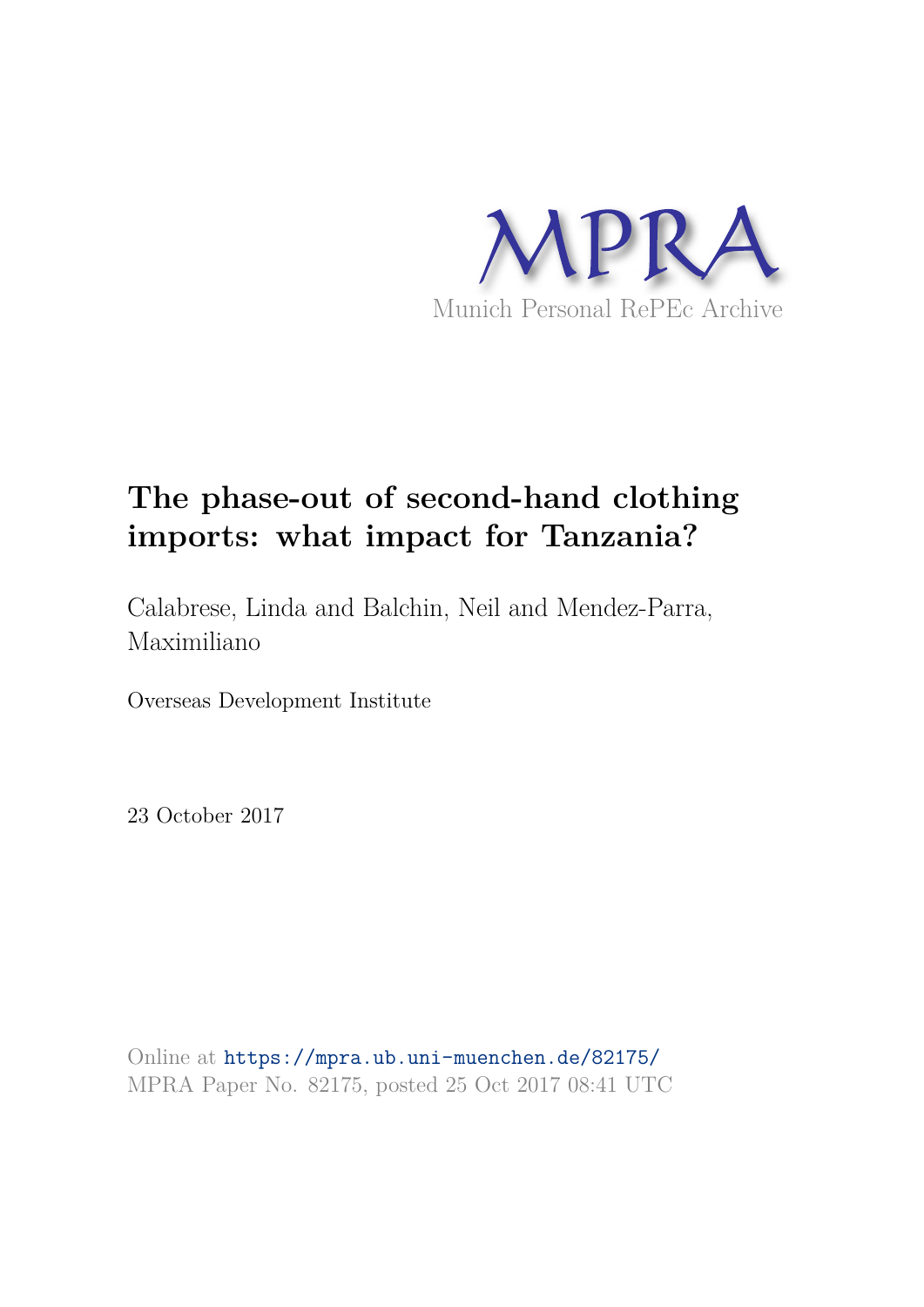# The phase-out of second-hand clothing imports: what impact for Tanzania?

Linda Calabrese∗† Neil Balchin† Maximiliano Mendez-Parra†

October 23, 2017

#### Abstract

The East African Community plans to phase out imports of second-hand clothing to promote the development of the domestic garment sector. Using trade data and information obtained from the exporters, this study produces the first estimate of disaggregated imports of second-hand clothing in Tanzania. The net import of used clothing is estimated at over 540 million pieces per year, compared to a domestic production of new clothing of 20 million pieces and import of 177 million pieces of new clothing. This study assesses the short-term impact of the phase-out on the domestic garment sector. Depending on the substitutability between new and used clothing, the phase-out could prompt increased import of new clothing. It could also prompt employment losses and generate costs for the poorest consumers. In the longer term, the phase-out is unlikely to promote the development of the garment sector unless the existing constraints are properly addressed.

Keywords: trade policy, import phase-out, second-hand clothing, garment, Tanzania

# 1 Introduction

In recent years, East African countries have attempted to accelerate industrialisation. Kenya currently is the largest producer and exporter of garments in the East African Community  $(EAC)$ , with Tanzania, Uganda and Rwanda lagging behind. In an attempt to revamp the domestic garment industry, in March 2016 the EAC Heads of State announced a phase-out of used clothing imports and footwear,<sup>2</sup> popularly known as  $m$ itumba in East Africa. Implemented through a gradual increase in tariffs applied to used clothing and

<sup>∗</sup>Corresponding Author (e-mail: l.calabrese@odi.org.uk)

<sup>†</sup>Overseas Development Institute, 203 Blackfriars Road, London SE1 8NJ, United Kingdom

<sup>&</sup>lt;sup>1</sup>The EAC is a regional organisation formed by Burundi, Kenya, Rwanda, Uganda, United Republic of Tanzania and most recently South Sudan.

<sup>&</sup>lt;sup>2</sup>A joint communique released during the 17th Ordinary Summit of the EAC Heads of State notes that 'the Summit, being desirous of promoting vertically integrated industries in their textile and leather sector, directed the Partner states to procure their textile and footwear requirements from within the region where quality and supply capacities are available competitively, with a view to phasing out importation of used textile and footwear within three years' (East African Community 2016b).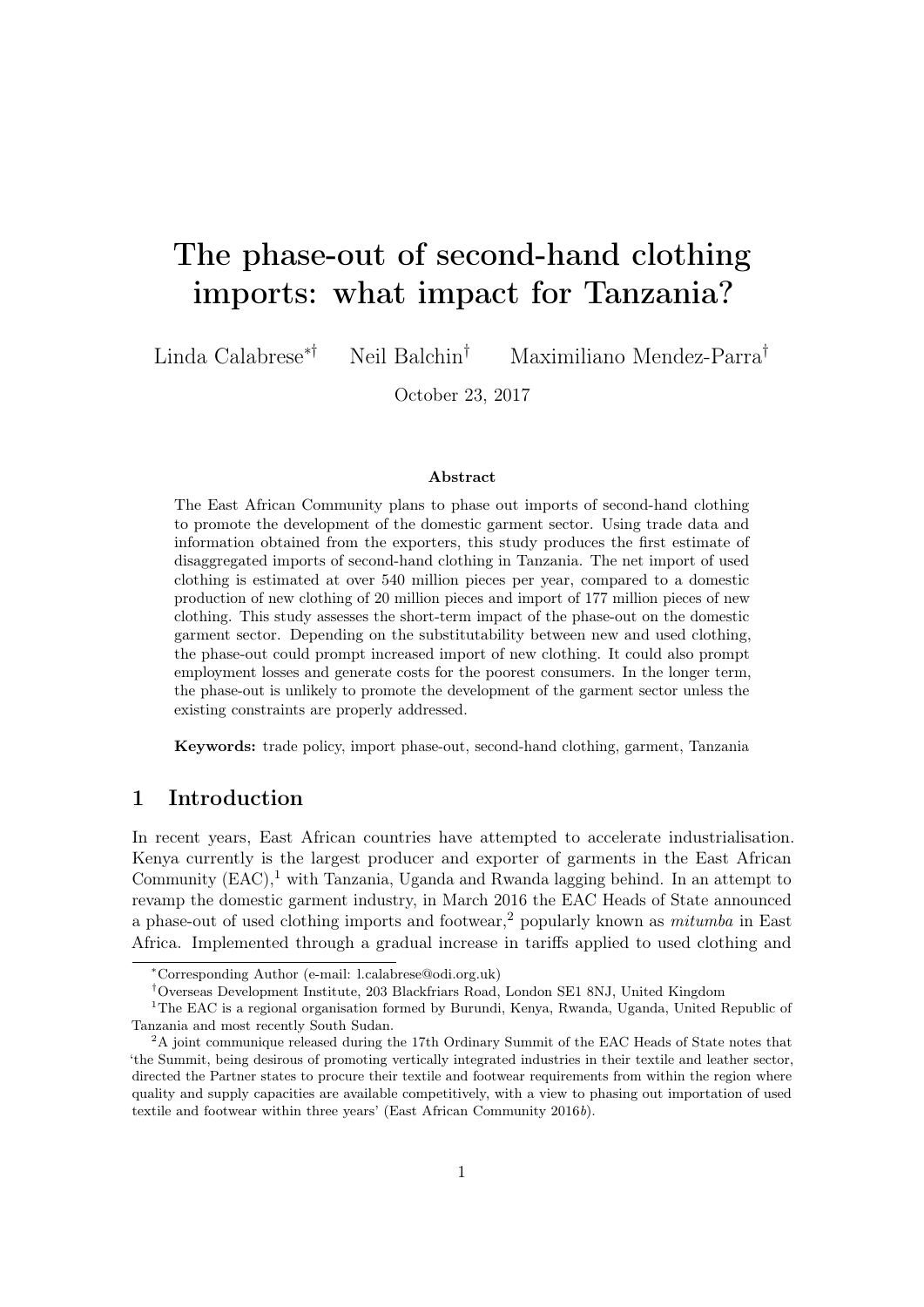footwear imports, the phase-out could ultimately result in a closure of the East African market to imported second-hand clothing (SHC).

In line with the other East African countries, the Government of Tanzania is committed to the implementation of the phase-out. However, its effects on the local economy could be mixed. It may stimulate local production of new clothing and footwear for the domestic market, but it could also negatively affect consumers through higher prices and lower clothing availability. The phase-out could also have mixed effects on government revenues and employment, and could stimulate additional imports of new clothing to meet the demand.

The textile and garment industry is typically one of the first sectors that countries seeking to pursue industrialisation get into (Brenton & Hoppe 2007, Gereffi & Frederick 2010, Traub-Merz 2006). The potential for value addition is high within the industry. Along the cotton to clothing value chain, the industry can add up to 600% to the raw materials (Dinh & Monga 2013). Moreover, the textile and garment sector also presents opportunities that are well suited to developing countries due to its intensive use of unskilled labour, ability to create opportunities for value addition and possibilities to upgrade and to create linkages with the local economy (Keane & te Velde 2008). The sector facilitates diversification of the economy, and if geared towards exports it can be a source of foreign exchange (Brenton & Hoppe 2007). Finally, the textile and garment industry can be a stepping stone for countries to developing capabilities to move into higher value-added manufacturing activities that are close to the sector on the product space. Given this, it is not surprising that many developing countries have tried to promote textile and garment production.

The garment sector has grown in some African countries, specifically in North Africa, Madagascar, Mauritius, Lesotho and South Africa, but it has struggled elsewhere. Between 1981 and 2000, African textile and garment production and employment declined , as part of a more general trend of de-industrialisation (Frazer 2008, Traub-Merz 2006). Many associated this decline with increased imports of SHC, which was perceived to create unfair competition with domestically produced clothes due to its low prices.

This study unpacks the potential implications of the phase-out of used clothing for Tanzania. We consider the domestic production of garments, and compare it with imports of new and used clothing. We produce the first estimate available in the literature of Tanzania's imports of SHC, by type and number of pieces. Using this, we provide a close comparison between the structure of domestic production and that of imports – the first estimate of this type produced for any country. This study also assesses the potential impact of the phase-out based on an ex ante analysis. The longer-term impact and its capacity to support the creation of a thriving garment sector in Tanzania depend on a number of other factors, as will be shown; we therefore focus primarily on the short-term effects of the phase-out.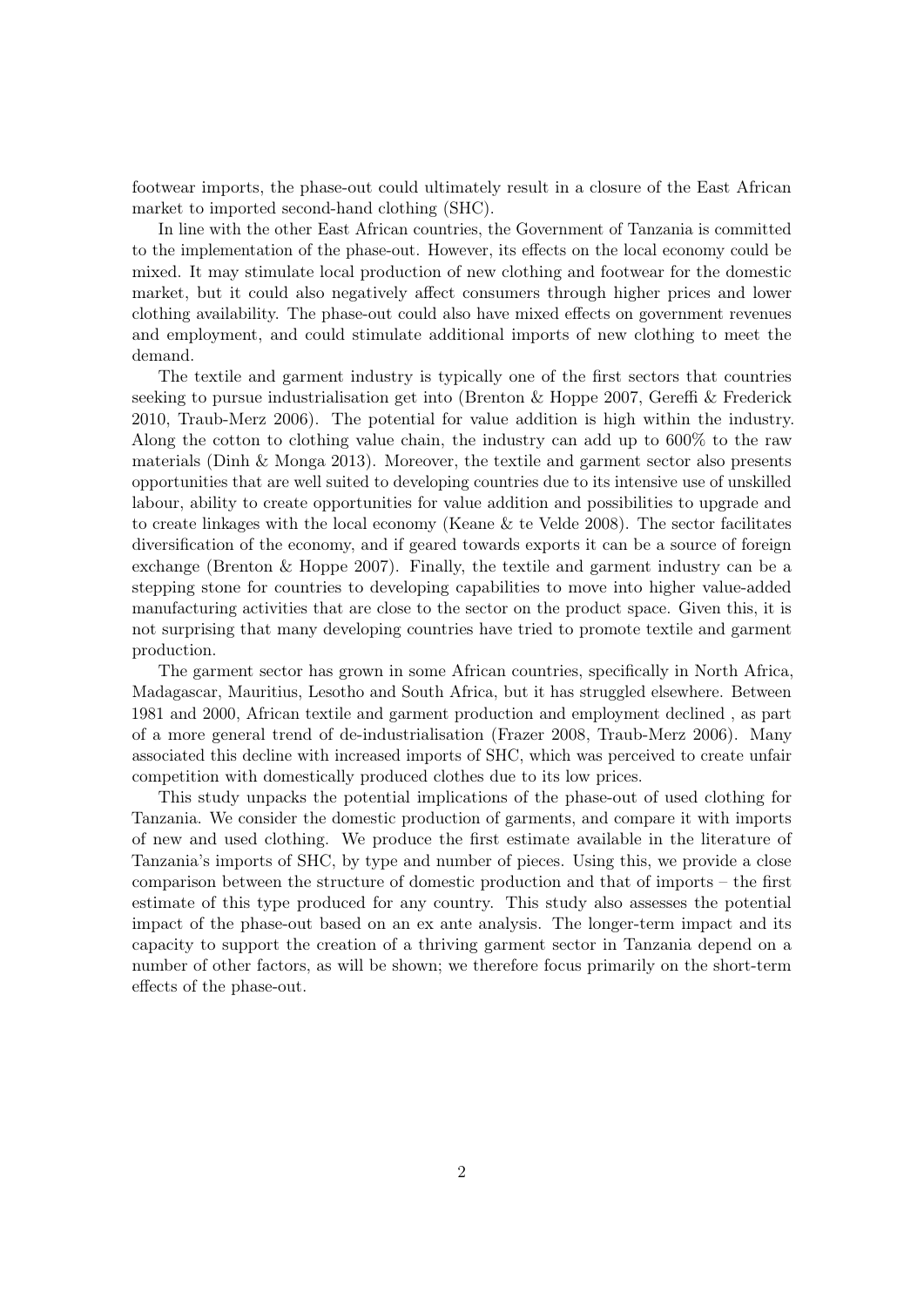# 2 Second-hand clothing value chains and the garment sector

## 2.1 The second-hand clothing value chain

To understand the dynamics of, and the challenges posed by, the SHC sector in Tanzania, it is important to understand the value chain – that is, how these clothes are collected and channelled towards Tanzanian markets. Many studies have looked at this issue, not only in Tanzania but also in other African markets (Rivoli 2014, Hansen 2004, Brooks 2013). In the US and Europe, charitable organisations and commercial companies collect used clothes from household waste sites and kerbside collections, textile banks, supermarkets, schools, social and community organisations, and take-back schemes. The clothes are then sorted<sup>3</sup> and distributed by specialised companies. Some of the clothes are sold or donated in the country of origin; the rest are packed into 45-55 kg bales, each containing items of one type (e.g. jeans, suits or T-shirts). Bales also contain footwear, toys and household items such as bedding and towels. A combination of bales is then loaded onto a container, which is shipped to Asia, Eastern Europe or Africa (Hansen 2004, Brooks 2013).<sup>4</sup> When loading containers, exporters are conscious of the differences between these markets, and the containers are prepared according to customer demand in the destination countries (Rivoli 2014).

Importers collect the bales at destination and sell them to intermediaries, who in turn re-sell the bales to retailers.<sup>5</sup> During this process the bales containing the used clothes – which have remained unopened up to this point – are now opened, and the content either auctioned off to various retailers or sold to customers (Haggblade 1990, Rivoli 2014, Brooks 2013). As the bales are unopened until the point of retail, many argue that their value is often under declared, thereby paying fewer duties and competing 'unfairly' with new clothes (Baden & Barber 2005). In Africa, it is not uncommon for SHC to be re-exported to neighbouring countries, usually by cross-border traders.<sup>6</sup>

# 2.2 Are used clothing responsible for the garment industry"s decline?

Towards the end of the 20th century the African garment production has declined. Frazer (2008) records a decline of the garment share of manufacturing at an average 5.3% per year over the period 1981-2000. In recent years, the industry has shown signs of recovery in some countries: Lesotho, Madagascar, Mauritius and South Africa have increased their garment production and export. For Tanzania, however, the recovery has been slower. In 1980, the textile and garment sector were responsible for more than 30% of the total value added of manufacturing. In 2010, this had decreased to less than 6% (United Nations Industrial Development Organisation various years). Production, however, has slowly increased: while in 2003 Tanzania was producing US\$91 million worth of textiles, but virtually no garments,

<sup>&</sup>lt;sup>3</sup>A complex sorting process operates in stages: first clothes are divided into clothing, rags and fibre, and then these are further sorted according to the type of product (Rivoli 2014, Brooks 2013).

<sup>4</sup>Brooks (2013) describes the bales arriving in Mozambique in 20 foot containers, each with 250-300 bales.

 ${}^{5}$ There may be several layers of intermediaries (wholesalers, distributors, etc.).

<sup>&</sup>lt;sup>6</sup>In the late 1980s, Rwanda was a major importer of used clothing, but half of the imports were re-exported to neighbouring Zaire, Kenya and Uganda (Haggblade 1990, Hansen 2004).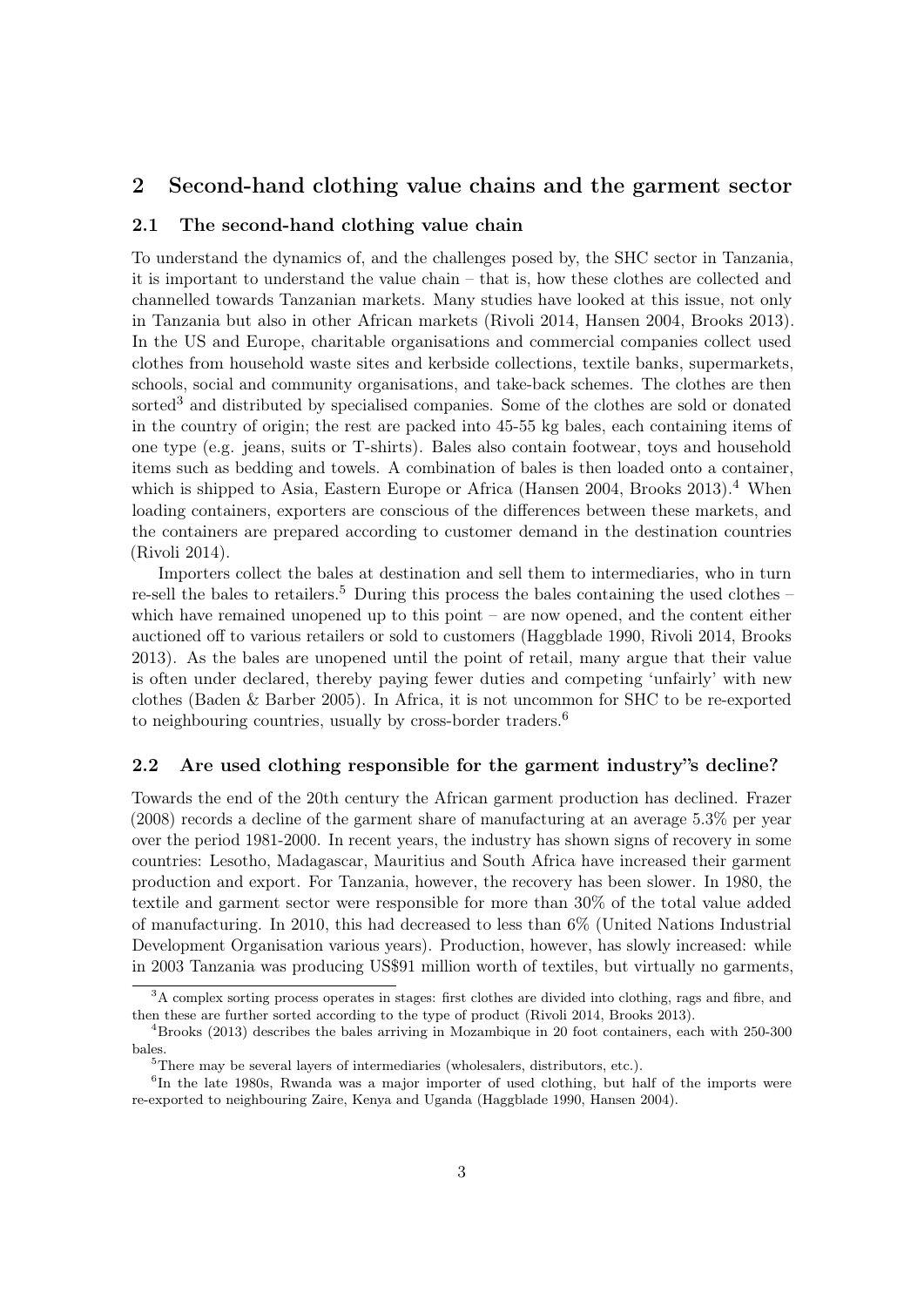in 2013 the production of textile has increased to US\$253 million, and that of wearing apparel, to US\$15 million (United Nations Industrial Development Organisation 2017).

Certainly, SHC constitute competition in the garment market: with virtually no production cost beyond the collection and sorting process, their price mostly depends on transport costs and profits, and can therefore be kept low. But are SHC imports to blame for the decline of the African garment industry?<sup>7</sup> Many argue that the availability of low-cost used garments depresses demand for clothes produced domestically,<sup>8</sup> a view that has prompted the introduction of phase-outs and outright bans to importing SHC in several countries, including Indonesia, Poland and Lesotho (Hansen 2004).

Analysing the link between the influx of used clothing and apparel production in several African countries, Frazer (2008) finds that the import of used clothing can explain almost 40% of the decline in apparel production (and 50% of the decline in employment) in African countries.<sup>9</sup>

Nevertheless, Brooks  $\&$  Simon (2012) argue that, while the decline of the African textile sector and the increase in SHC imports happened at the same time, no causal relationship can be established. Looking at the experiences of specific countries offers further insight. In Kenya, an increase in garment production in the 2000s coincided with an increase in imports of SHC (Mangieri 2006). Similarly, the decline in production in the early 2000s in Kenya and Lesotho is independent from the changes in used clothing imports (Brooks & Simon 2012).

## 2.3 Other explanations of the decline

Alternative or complementary explanations for the decline in the African garment sector have focused on two main areas: the impact of the structural adjustment programmes in the 1980s and 1990s, and the competition from low-cost Asian competitors in the African domestic and export markets.

## 2.3.1 Structural adjustment programmes

Structural adjustment programmes imposed cuts in government subsidies, removed restrictions on imports and allowed the depreciation of currencies, leaving domestic producers exposed to domestic competition (Traub-Merz 2006). Some scholars attribute both the decline of the textile and garment industry in Africa – and the increased imports of SHC – to the structural adjustment programmes and liberalisation policies that hit African countries from the 1980s onwards (Brooks & Simon 2012).

In Mozambique, for example, liberalisation of the economy curtailed opportunities for the growth of the domestic garment industry, and many factories turned into import–export warehouses, or used-clothing shops (Brooks & Simon 2012). The liberalisation process was accompanied by reduced purchasing power for many consumers, which in turn contributed

<sup>7</sup>The trade in second-hand clothes is often compared to food aid, and similarly to food aid it can depress the domestic production (Frazer 2008).

<sup>&</sup>lt;sup>8</sup>See, for example, Baden & Barber (2005) for Senegal, Sutton & Olomi (2012) for Tanzania; Sutton & Kpentey (2012).

<sup>9</sup>Frazer points out that the import of second-hand clothing does not completely explain the variation in garment production or employment, and concludes that there are other factors contributing to the decline of the African garment production sector (Frazer 2008).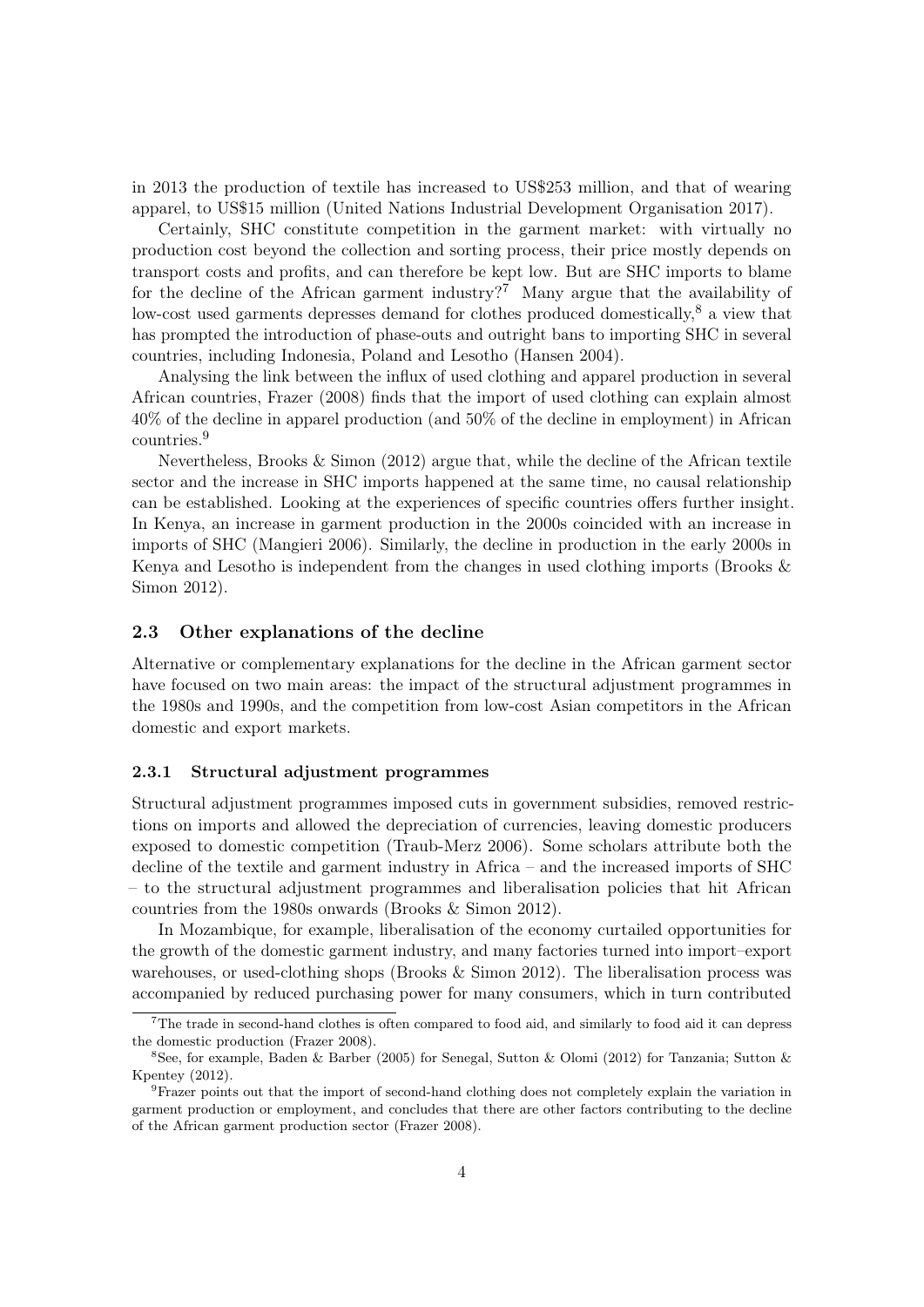to the success of SHC. In the newly independent Ghana in the 1960s and 1970s, the textile sector was seen as an engine for economic growth, but by the mid-1970s the industry had experienced a major decline (Amankwah-Amoah 2015).

It is argued that the import of SHC was only one of several factors behind the decline. Others have cited an influx of counterfeit items and smuggling of fake products; increased global competition; the ineffective role of the government in promoting consumption of domestic products; the inability of firms to remain productive; and the emergence of the modern buyer-dominated garment value chain, in which small and micro Ghanaian enterprises could not participate (Amankwah-Amoah 2015). What is clear is that domestic garment industries were not adequately equipped to deal with the rapid exposure to international competition.

#### 2.3.2 Competition from Asian producers

The organisation of the garment and textile sector into global value chains and the end of the quota system under the Multi Fibre Arrangement enabled the rise of China and other Asian countries as major producers of textile and clothing (Kaplinsky & Morris 2008, Morris 2006). This has severely affected sub-Saharan African countries' chances of gaining a sizeable share of the international market (Kaplinsky & Morris 2008).<sup>10</sup>

The competition is not only affecting firms producing for the export market, but also domestic African markets (Kaplinsky & Morris 2008, Edwards & Jenkins 2015).<sup>11</sup> In African countries the main competitor of domestically produced items is not used clothing, but rather new, cheap clothing imports from Asia.

# 2.4 Experience of phase-outs and bans in Africa

What does previous experience reveal about the effectiveness of bans and phase-outs of SHC in building a stronger garment sector? The main challenge in many African countries is their ability to effectively implement similar measures. Borders are often porous, and informal trade flows thrive. Nigeria restricted imports of used clothing to promote domestic manufacturing. However, the restrictions were not effectively implemented, and cross-border smuggling from neighbouring countries was common (Brooks & Simon 2012). Similar dynamics play out in South Africa, where government import bans are circumvented (Velia et al. 2006), and in Zimbabwe (Brooks & Simon 2012). Here, both countries allegedly import used clothes from Mozambique, and do not report these flows in official trade statistics. This lack of reporting makes them difficult to analyse but anecdotal evidence shows the large extent of this phenomenon (Brooks  $\&$  Simon 2012). These issues are complicated by the fact that new clothes are imported as used clothing to avoid taxes, or disguised as used clothes (from Europe and North America) on market displays, as the

<sup>&</sup>lt;sup>10</sup>Interestingly, though, the presence of Chinese and other Asian producers has also played an important role in promoting production. Chinese firms invested in the African garment sector to take advantage of the benefits offered by preferential schemes such as the Africa Growth and Opportunity Act (AGOA) of the United States, and the Everything But Arms preferences offered by the European Union (Kaplinsky & Morris 2008).

<sup>&</sup>lt;sup>11</sup>For example, Jenkins and Edwards (2013) show that China "crowded out" South African manufactured exports into other African markets.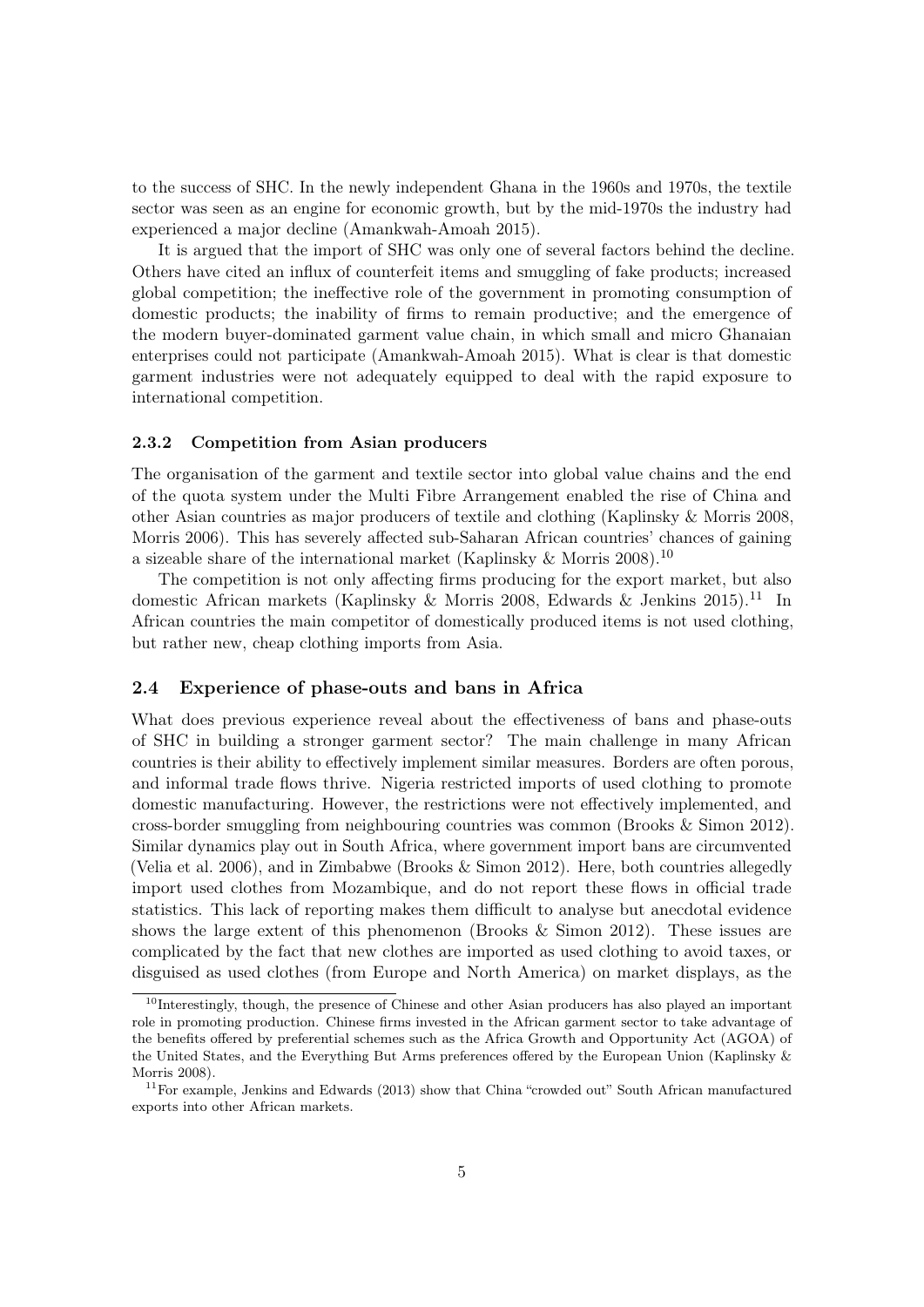latter fetch higher retail prices, as reported for Zambia and Mozambique (Brooks & Simon 2012).

These considerations are important for Tanzania. In 2003, Tanzania introduced legislation on national standards for used garments (TZS 758: 2003), which included a ban on imports of second-hand underwear (items generally categorised as 'next to skin' clothes, including vests, pants, brassieres, boxers and socks). Despite the introduction of these national standards and the legislative ban on used underwear, Tanzania has found it difficult to eliminate these imports in practice (see Chapter 4). And beyond the practical applicability of these bans and phase-outs, questions remain about whether these measures have been useful in promoting domestic manufacturing. While several countries have applied phase-outs or outright bans,<sup>12</sup> little to no research has been conducted to assess the effectiveness of these measures in promoting the development of the domestic garment and textile sector, when properly implemented.<sup>13</sup>

It is difficult to attribute the success or failure of the textile and garment sector to a single factor. However, it is important to highlight that the garment sector in Africa has faced the challenges highlighted above: decrease of public support as part of the general reform process, and the increased competition from other low-cost producers. In this context, the African garment sector has not managed to achieve a global level of competitiveness.

# 3 Data and definition

One of the main challenges when working on SHC trade is the poor availability and quality of official data. The first challenge concerns data on trade in SHC. The Harmonised Commodity Description and Coding System (in short Harmonised System, or HS) captures used clothing under HS code 6309. This presents several problems. Firstly, the code covers all sorts of used items loosely related to clothing. It includes not only clothes but also footwear, accessories such as belts, scarfs, towels and bedding, swimwear, and toys. At the same time, the equivalent codes for new items are much more detailed: new articles of clothing are grouped under HS codes 61 and 62 (with more than 200 trade positions in the HS at six digits for garments alone), footwear and headgear are under codes 64 and 65 respectively, and fabrics are covered under different categories, depending on the material. This discrepancy makes it difficult to compare the flows of new and used clothing.

Secondly, trade data reported by developing countries can be imprecise (Frazer 2008). For this reason, Frazer uses export data from OECD countries, rather than import data from Africa. However, as our work focused specifically on Tanzania, we used data reported by Tanzania, applying all the necessary caveats. Table 1 shows that there are considerable differences in the data reported by Tanzania and those reported by its trade partners.

Thirdly, incentives to underreport the value of SHC imports mean that data on SHC

<sup>&</sup>lt;sup>12</sup>A full list is provided by the Office of Textiles and Apparel, Department of Commerce of the United States, and it is available here: http://otexa.trade.gov/worn\_clothing.htm [accessed 15 September 2017].

 $13\text{\AA}$  study by Bankole et al. (2004) argues that the potential positive effect of the ban in promoting the domestic garment industry has been prevented by the lack of a good business environment and infrastructure (Baden & Barber 2005).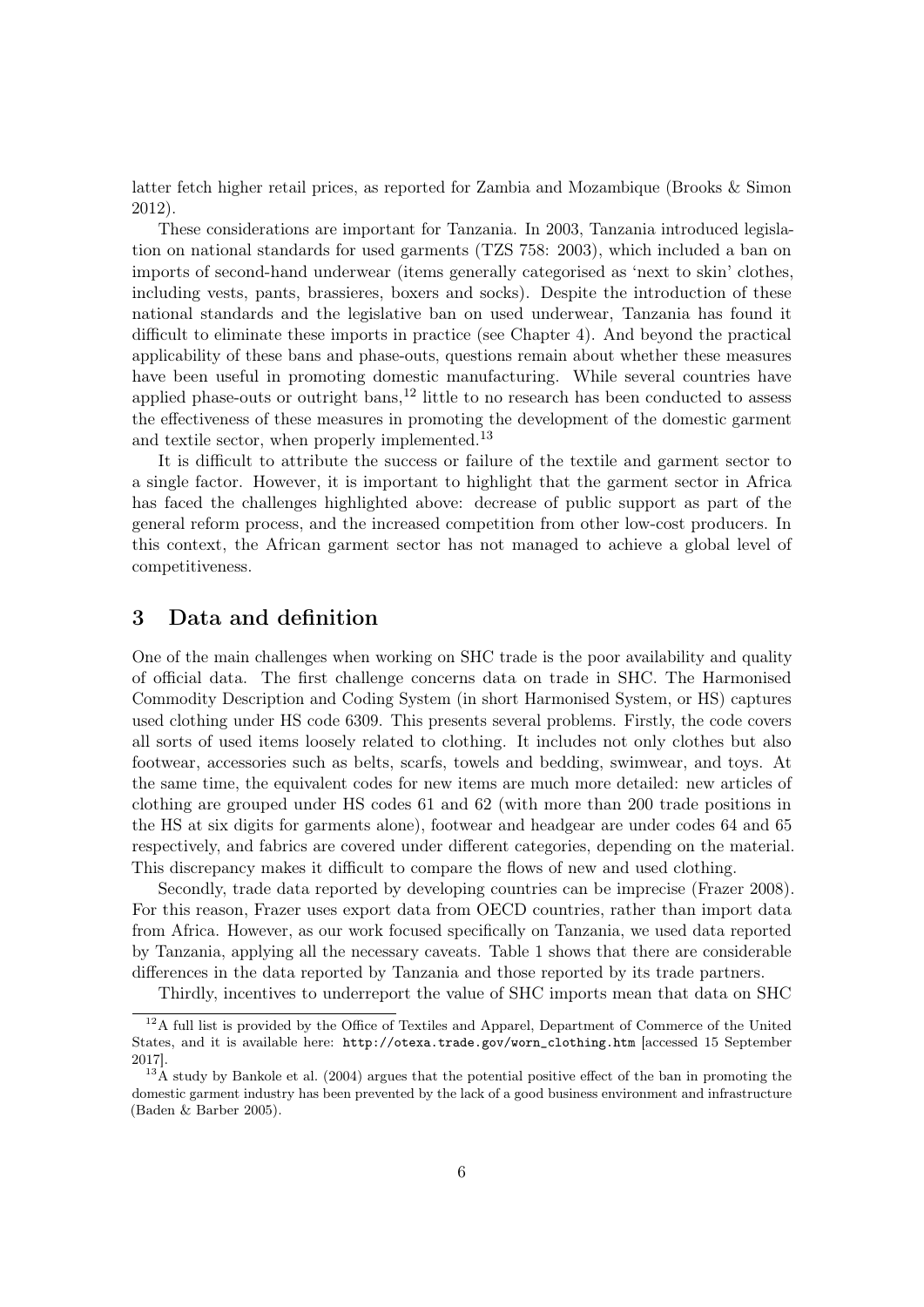| Partner              | Imports declared by<br>Tanzania (US\$) (a) | Exports declared by<br>country $(US\$ ) (b) | Variation   |
|----------------------|--------------------------------------------|---------------------------------------------|-------------|
| United Arab Emirates | 10,386,808                                 | 3,624,658                                   | $-65.10\%$  |
| <b>USA</b>           | 10,169,062                                 | 15,668,340                                  | $+54.08\%$  |
| Canada               | 7,716,214                                  | 12,371,559                                  | $+60.33\%$  |
| Republic of Korea    | 7,346,373                                  | 22,309,569                                  | $+203.68\%$ |
| China.               | 6,439,968                                  | 28,047,680                                  | $+335.53\%$ |
| Pakistan             | 5,758,569                                  | 1,192,551                                   | $-79.29\%$  |
| Germany              | 4,110,179                                  | 5,423,883                                   | $+31.96\%$  |
| India                | 3,430,935                                  | 10,691,634                                  | $+211.62\%$ |
| Poland               | 2,472,480                                  | 4,830,825                                   | $+95.38\%$  |
| Australia            | 1,543,086                                  | 2,889,423                                   | $+87.25\%$  |

Table 1: Trade in SHC between Tanzania and its top-ten exporters.

Source: Imports reported by Tanzania by country (a) and exports declared by exporting country (b) for 2015. UN Comtrade data elaborated by author.

is even more unreliable. Some also argue that new clothes are often imported as SHC to avoid paying duties, further confusing the statistics (Baden & Barber 2005). Finally, as discussed in Chapter 2, there are many unrecorded cross-border transactions of SHC, which are not included in these official statistics.

Many studies group together the textile and garment sectors, which – though closely connected through backward and forward linkages – do have substantial differences. For instance, the textile sector is more capital-intensive than the garment sector (Fukunishi et al. 2013). And, while the phase-out of SHC can affect both sectors, its direct impact is most likely to be felt by its most direct competitor – that is, new garment production. This study therefore focuses on the garment sector, and excludes textiles.

# 4 Tanzania's imports of second-hand clothing

## 4.1 Second-hand clothing trade

Global exports of SHC have increased consistently in the past few years – both in value and quantity. In 2003, 1.9 million tonnes of SHC were exported globally. This more than doubled in 2014, reaching 4.4 million tonnes. In 2015, the main exporters were the United States (with 20% of global exports by value), the United Kingdom (13%) and Germany (12%). In terms of imports, Pakistan is the largest importer, and Tanzania is the 15th largest with imports in 2015 worth almost US\$63 million.<sup>14</sup>

Figure 1 shows Tanzania's imports of SHC over the period 1995-2015. The nominal value has increased six-fold – from less than US\$10 million in 1995 to more than US\$60

 $14$ It should be noted that in 2015 Kenya did not report its imports of second-hand clothing, therefore this data is missing. Data for 2013 show the following import shares of global imports for East African countries: Kenya 3%, Uganda and Tanzania 1.9% each, Rwanda 0.6% and Burundi 0.2%.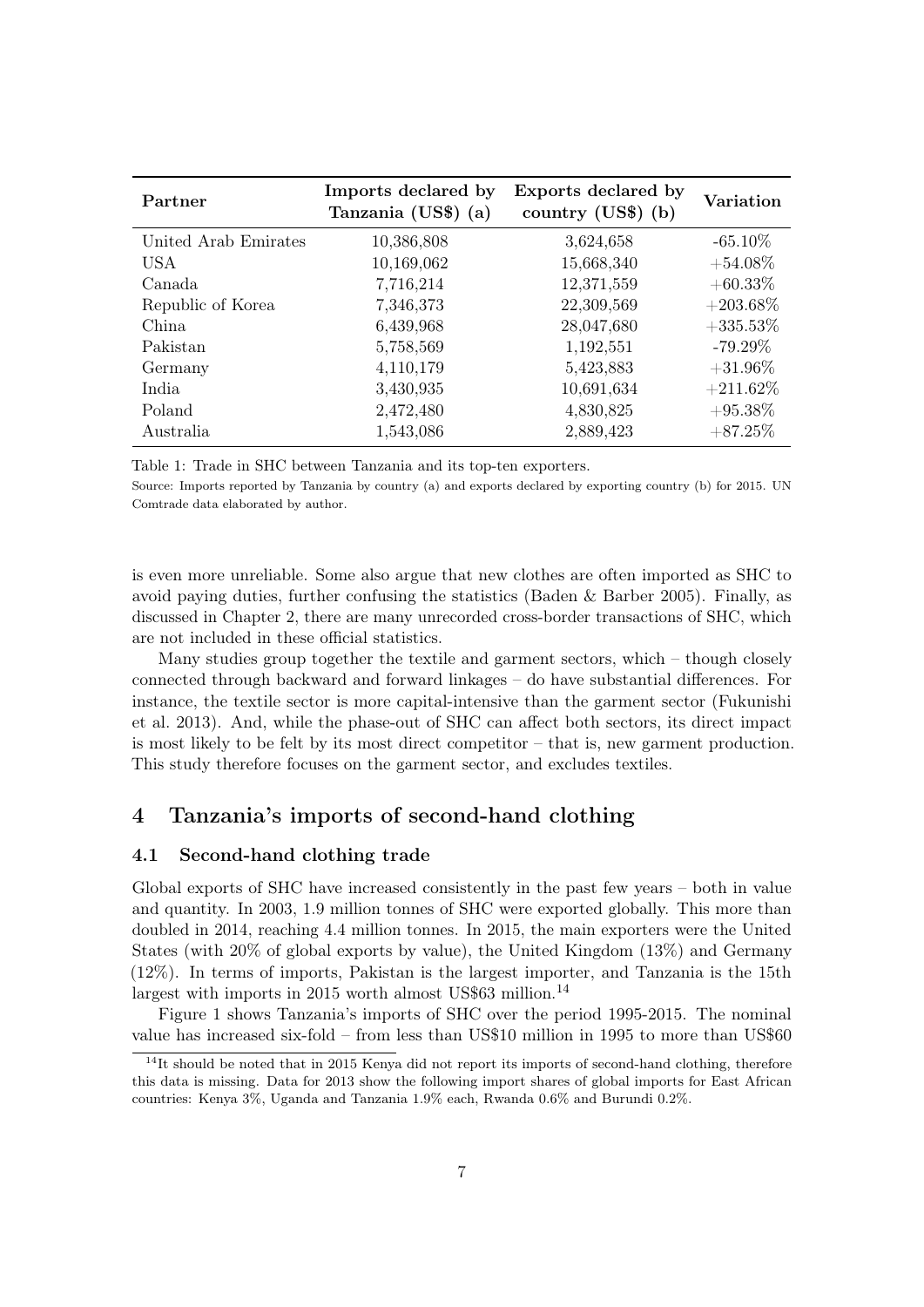

Source: UN Comtrade

million in 2015. However, this growth was not steady, and in several years the imports of mitumba actually decreased.

In recent years, imports of new clothing and footwear have increased, surpassing imports of used clothing. Figure 2 shows how the share of second-hand goods has been eroded in favour of new garments and footwear. In 1995, for example, Tanzania imported US\$84 million worth of new clothing and footwear –  $70\%$  of which were imported from China – compared to US\$63 million worth of SHC.

Tanzania has diversified its sources of imports of mitumba in the past 20 years. Figure 3 shows that the US and the UK used to be major sources of imports, covering almost 60% of Tanzania's imports in 1995. Together with the Netherlands – the third largest exporter to Tanzania – they covered 70% of the market. However, 2015 saw the United Arab Emirates (UAE) overtake the US as the biggest exporter to Tanzania.<sup>15</sup> In the same year, the five largest exporters to Tanzania (Canada, Chine, South Korea, the UAE and the US) only covered 67% of the Tanzanian demand for used clothing.

## 4.2 Estimating imports of second-hand clothing

In this section, we produce the first available estimates in the literature of the number and types of SHC imported into Tanzania. This is important to assess the current consumption of garments. As discussed in Chapter 2, used clothing and footwear are imported in closed bales recorded under one single HS code, thereby providing no information on the types and number of items that enter the Tanzanian market. Instead, for this study, we use information provided by exporters to estimate what items are imported, and in what quantities. We compare imports and exports of new and used clothing with domestic

 $15$ It is unclear whether the UAE produces second-hand clothing, or whether it is just a global hub where the clothes are exported, sorted and then re-exported to other destinations; existing literature provides little information. Looking at the period 2007-2016, the UAE has been a net exporter in six years and a net exporter in four years.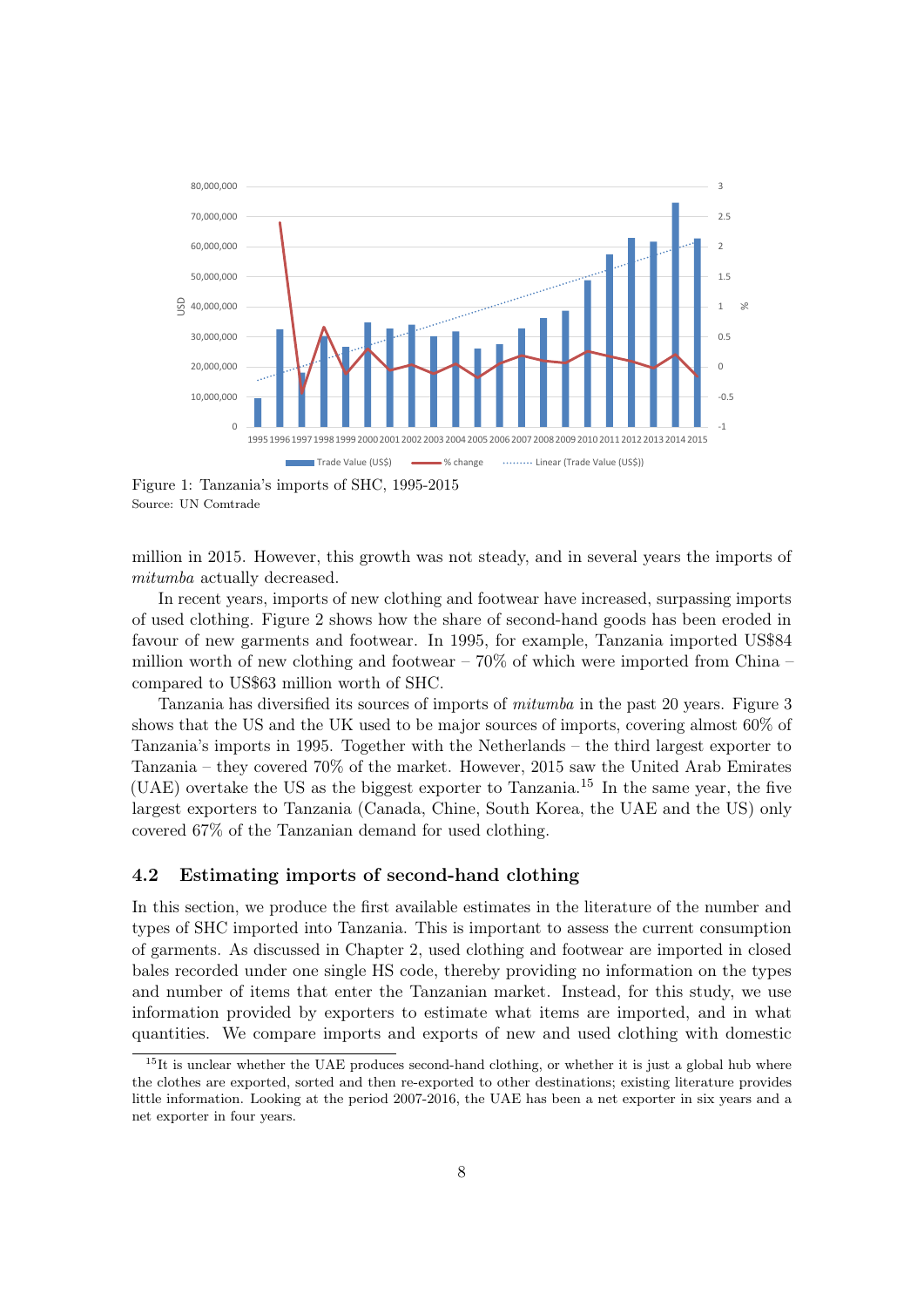

Figure 2: Tanzania's imports of new and used clothing and footwear, 1995-2015 Source: UN Comtrade



Figure 3: Tanzania's sources of SHC imports, 1995 and 2015 Source: UN Comtrade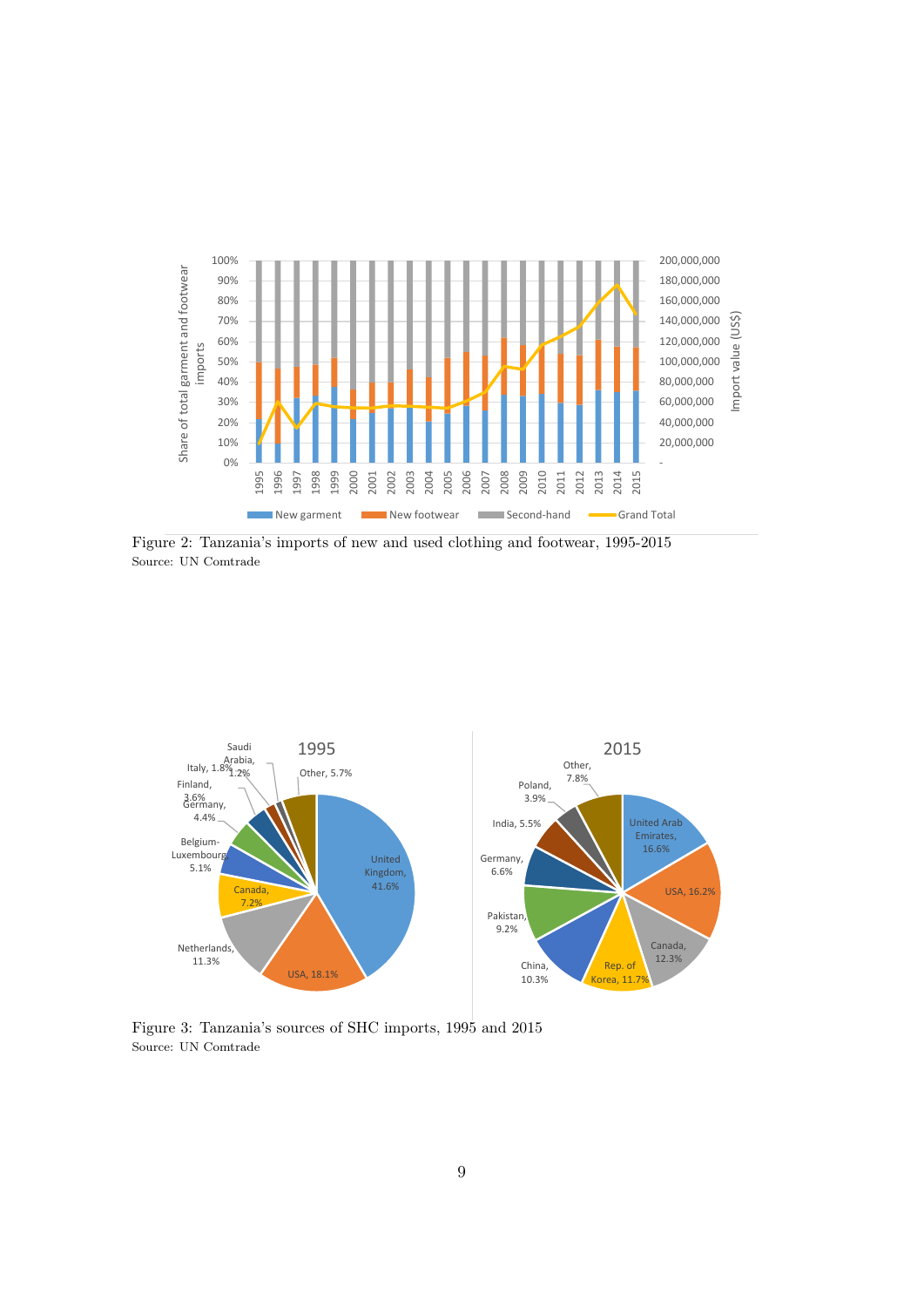production to assess the consumption gap.

To estimate imports, we first obtained information on the composition of the average container shipped to Tanzania from a UK-based exporter. We compared this with information received from another UK exporter to ensure that the container used for our estimate was representative.<sup>16</sup> The information provided by the exporters includes figures for the number of the bales exported, and the items contained in the bales. We used this to identify the content of an 'average container',  $17$  then calculated the total number of items imported by type. We used the total imports of mitumba for 2014 because, while data for 2015 is available, it is very recent and may be subject to change and revision. We also approximated the value (in US\$) and amount (in kilos) of each type of import. We then proceeded to do the same with exports of mitumba, which we used to estimate net imports. Our work relies on several assumptions:

- That our 'average container' accurately represents the composition of all *mitumba* imports. Although we obtained data from a limited number of exporters, it is unlikely that the composition of containers would differ significantly as they are all carefully tailored for the Tanzanian market. However, we are aware of a few shortcomings: for example, the exporters we interviewed do not export shoes, and therefore our 'average container' does not include shoes, which are often imported as mitumba.
- That the weights we have identified correctly represent the average weight of the items imported.
- That the exports of mitumba have the same composition as the imports.
- That the figures provided by UN Comtrade for the exports accurately represent the actual total exports. This assumption might also not hold true, as imports and mostly exports of SHC from Tanzania may take place through informal channels, and may therefore not be recorded in the official trade statistics.

As discussed in Chapter 3, shoes and other types of footwear are not included in this analysis. This is due to the nature of trade, in which exporters specialise in either footwear or garments, and rarely export both. The same is true of importers. To understand the split between imported footwear and garments, one would need to interview either all exporters or all importers of used clothing and footwear to Tanzania, a task that is beyond the scope of this study.

The results of our analysis are presented in Table 2. We estimate the total number of items imported to be around 544 million pieces, at a total value of approximately US\$75 million, with their value on the Tanzanian market being higher, depending on the retail prices. Total exports are much lower, at around 2 million pieces a year, bringing net import

 $16$ In order to protect the confidentiality of the commercial information provided by the exporters, we have anonymised the information and do not disclose any data at the disaggregated level.

<sup>&</sup>lt;sup>17</sup>The overall weight of each bale tends to be similar, and the unit weight of each item determines the number of items in a bale. We complemented this information with additional data on the weight of each item. Information on the weight of each item was obtained from specialised websites. When the information was not available, the weight of each item was approximated by referring to the weight of a similar item (e.g. if weight was not provided for skirts, these were assumed to have a similar weight to shorts).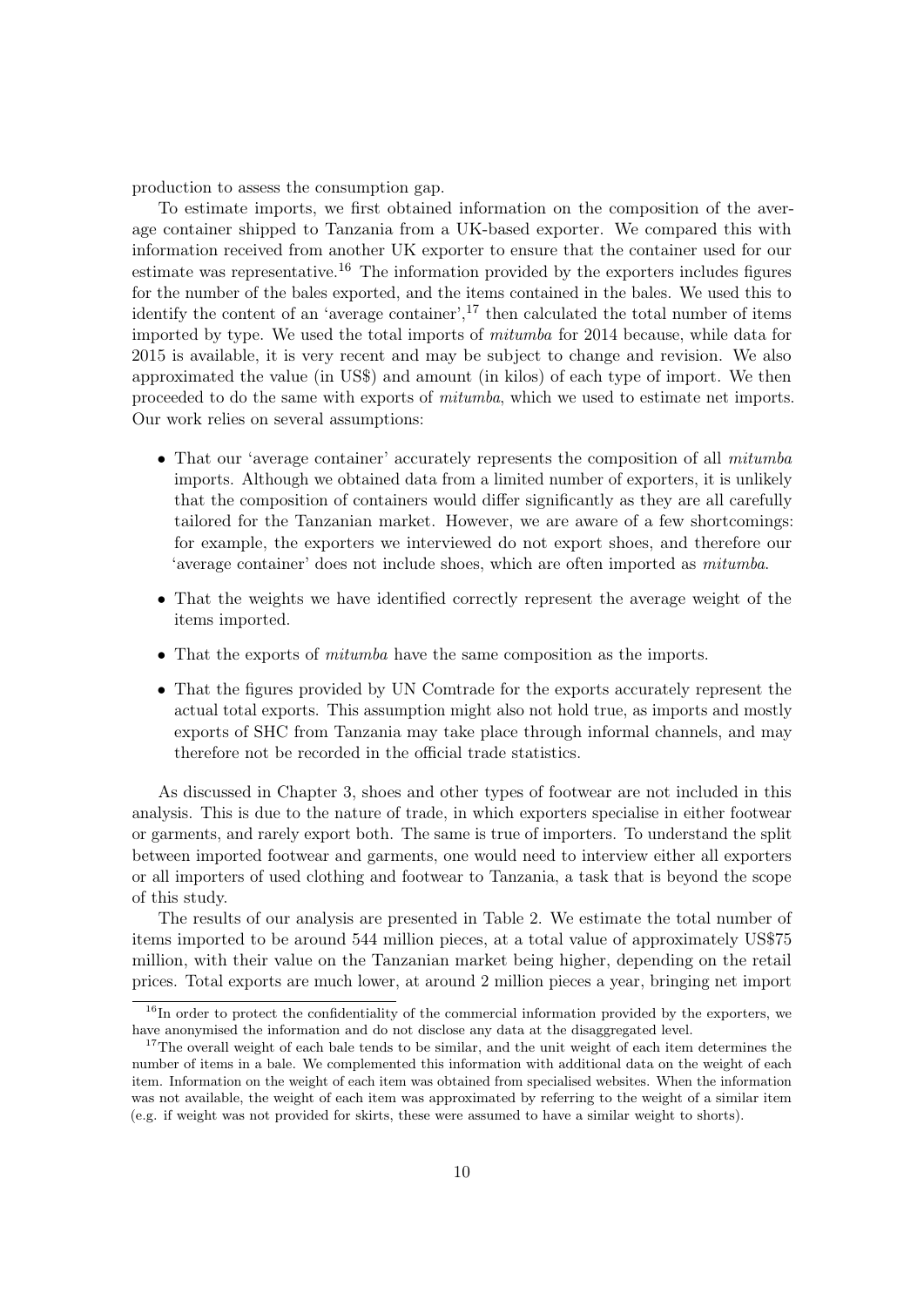

Figure 4: Imports of SHC by type and value Source: Authors' calculations based on 2014 UN Comtrade data and data obtained from exporters.

to more than 542 million pieces annually. Imports of trousers and bottoms (for both men and women) account for the largest share of imported *mitumba* by value, totalling almost US\$14 million. T-shirts are by far the most imported item by number – estimated at around 140 million pieces.

.

Several interesting points emerge from this analysis. First, imported second-hand goods cover a wide variety of items, ranging from all types of clothing to household items and even toys. The phase-out of imports therefore has far-reaching impact, beyond just the textile, garment and footwear sectors. Secondly, underwear is imported into Tanzania in large quantities despite the ban. We estimated around 63 million pieces of underwear and nightwear worth more than US\$4 million, plus smaller quantities of used socks and stockings. This evidence suggests that Tanzania has not been successful in implementing the undergarment ban, and therefore might also struggle to completely phase out imports of used clothing in the future. Thirdly, as discussed, the nature of this trade means that these estimations do not include footwear. These figures are therefore likely to overestimate the imports of clothes and other items, and underestimate the import of shoes. Given that second-hand shoes are, on average, more expensive than clothes, we would probably obtain a total number of used items lower than 542 million pieces for the same value.

### 4.3 Domestic garment production

Tanzania produces garments for both domestic consumption and for export. Table 3 shows Tanzania's domestic garment production in 2014, based on data from a survey conducted by the Government of Tanzania among the main formally established factories. As the survey only provides an aggregate number of pieces of garment produced, we assumed that the total number of pieces produced are split equally by the types of items produced by the firms in the survey.

As the table shows, the total number of pieces produced is less than 20 million, all of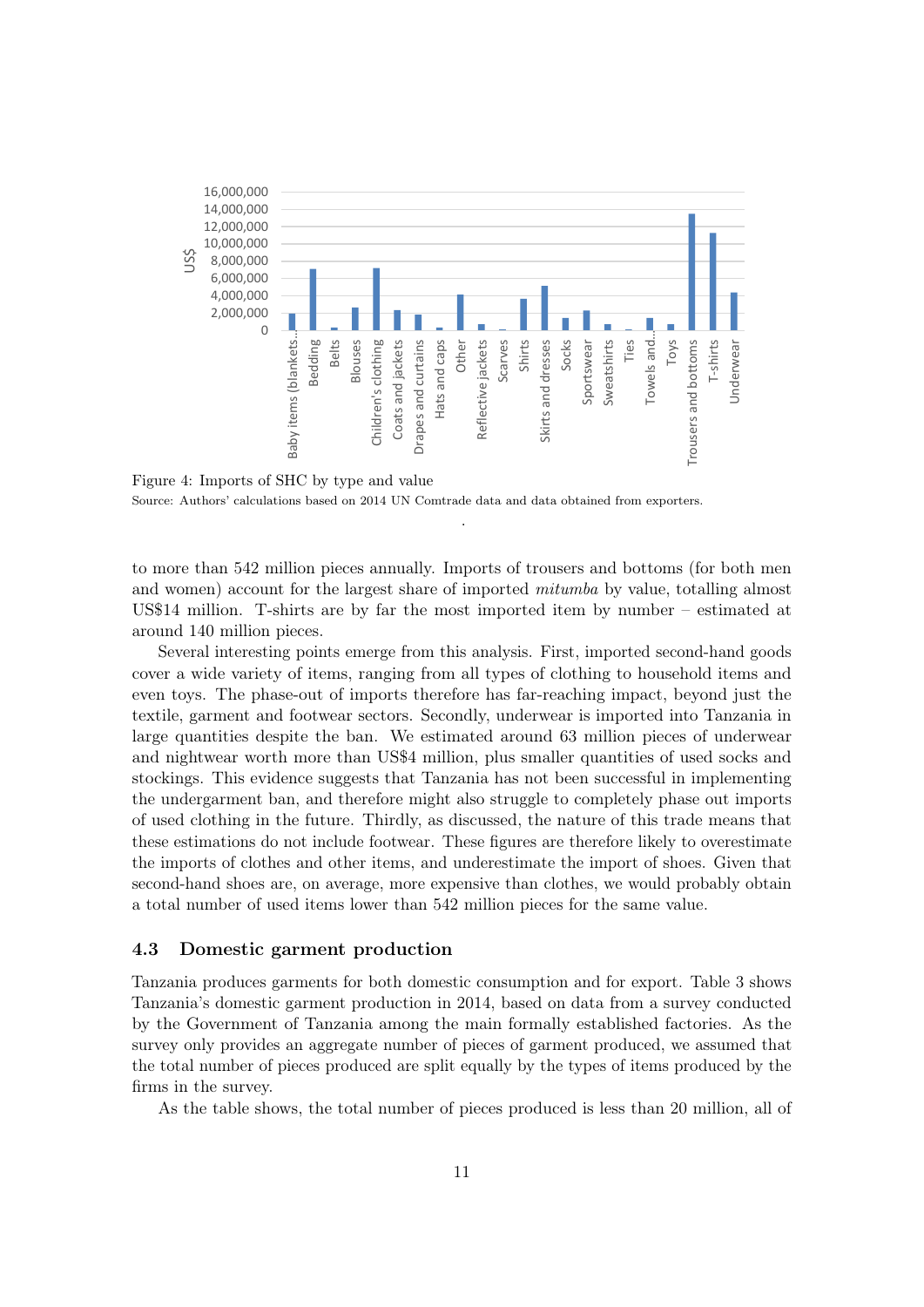| Items <sup>1</sup>        | Total imports<br>(estimated pieces) | Total imports<br>$(estimated \; kg)$ | Total imports<br>estimated US\$) | Total exports<br>(estimated pieces) | Total export<br>(estimated kg) | Total exports<br>(estimated US\$) | Net import<br>(estimated pieces) | Net import<br>(estimated kg) | Net import<br>(estimated US\$) |
|---------------------------|-------------------------------------|--------------------------------------|----------------------------------|-------------------------------------|--------------------------------|-----------------------------------|----------------------------------|------------------------------|--------------------------------|
| Trousers and bottoms      | 56,754,135                          | 26,963,803                           | 13,626,435                       | 218,310                             | 103,719                        | 148,007                           | 56,535,825                       | 26,860,084                   | 13,478,429                     |
| T-shirts                  | 140,795,682                         | 16,631,490                           | 11,389,368                       | 541,583                             | 63,975                         | 123,708                           | 140,254,099                      | 16.567.515                   | 11,265,660                     |
| Children's clothing       | 35,964,593                          | 10,394,681                           | 7,306,903                        | 138,341                             | 39,984                         | 79,366                            | 35,826,252                       | 10,354,697                   | 7,227,537                      |
| Bedding                   | 20,702,740                          | 10,221,437                           | 7,184,848                        | 79,635                              | 39,318                         | 78,040                            | 20,623,105                       | 10,182,119                   | 7,106,808                      |
| Skirts and dresses        | 30,832,533                          | 7,276,277                            | 5,202,821                        | 118,600                             | 27,989                         | 56,512                            | 30,713,933                       | 7,248,288                    | 5,146,309                      |
| Underwear                 | 63,811,793                          | 6,236,809                            | 4,459,561                        | 245,458                             | 23,990                         | 48,439                            | 63,566,335                       | 6,212,818                    | 4,411,122                      |
| Other <sup>ii</sup>       | 30,202,324                          | 6,063,564                            | 4,209,986                        | 116,176                             | 23,324                         | 45,728                            | 30,086,148                       | 6,040,240                    | 4, 164, 258                    |
| Shirts                    | 25,575,352                          | 6,130,552                            | 3,716,301                        | 98,378                              | 23,582                         | 40,365                            | 25.476.974                       | 6,106,970                    | 3,675,935                      |
| <b>Blouses</b>            | 36,298,887                          | 3,811,383                            | 2,725,287                        | 139,627                             | 14,661                         | 29,601                            | 36,159,260                       | 3,796,722                    | 2,695,686                      |
| Coats and jackets         | 8,431,241                           | 4,677,607                            | 2,393,735                        | 32,432                              | 17,993                         | 26,000                            | 8,398,810                        | 4,659,614                    | 2,367,735                      |
| Sportswear                | 10,394,681                          | 3,291,649                            | 2,353,657                        | 39,984                              | 12,662                         | 25,565                            | 10,354,697                       | 3,278,987                    | 2,328,092                      |
| Baby items                | 24,600,746                          | 2,771,915                            | 1,982,027                        | 94,629                              | 10,662                         | 21,528                            | 24,506,117                       | 2,761,253                    | 1,960,499                      |
| Drapes and curtains       | 2,598,670                           | 2,598,670                            | 1,858,150                        | 9,996                               | 9,996                          | 20,183                            | 2,588,674                        | 2,588,674                    | 1,837,968                      |
| Towels and bathroom items | 2,969,909                           | 2,078,936                            | 1,486,520                        | 11,424                              | 7,997                          | 16,146                            | 2,958,485                        | 2,070,939                    | 1,470,374                      |
| Socks                     | 41,578,725                          | 2,078,936                            | 1,486,520                        | 159,936                             | 7,997                          | 16,146                            | 41,418,789                       | 2,070,939                    | 1,470,374                      |
| Reflective jackets        | 2,309,929                           | 1,039,468                            | 743,260                          | 8,885                               | 3,998                          | 8,073                             | 2,301,044                        | 1,035,470                    | 735,187                        |
| Sweatshirts               | 2,969,909                           | 1,039,468                            | 743,260                          | 11,424                              | 3,998                          | 8,073                             | 2,958,485                        | 1,035,470                    | 735,187                        |
| Toys                      | 2,078,936                           | 1,039,468                            | 743,260                          | 7,997                               | 3,998                          | 8,073                             | 2,070,939                        | 1,035,470                    | 735,187                        |
| Hats and caps             | 1,732,447                           | 519,734                              | 371,630                          | 6,664                               | 1,999                          | 4,037                             | 1,725,783                        | 517,735                      | 367,594                        |
| <b>Belts</b>              | 1,732,447                           | 519,734                              | 371,630                          | 6,664                               | 1,999                          | 4,037                             | 1,725,783                        | 517,735                      | 367,594                        |
| Scarves                   | 1,019,086                           | 173,245                              | 123,877                          | 3,920                               | 666                            | 1,346                             | 1,015,166                        | 172,578                      | 122,531                        |
| Ties                      | 753,238                             | 173,245                              | 123,877                          | 2,897                               | 666                            | 1,346                             | 750,340                          | 172,578                      | 122,531                        |
| Total                     | 544,108,003                         | 115,732,071                          | 74,602,911                       | 2,092,961                           | 445,174                        | 810,316                           | 542,015,042                      | 115,286,897                  | 73,792,595                     |

Table 2: Imports and exports of second-hand clothing by estimated number of <sup>p</sup>ieces, weight and value, <sup>2014</sup>

<sup>i</sup> The categories used here are relatively broad. For example, "t-shirts and vests" also includes polo shirts, while "scarves" also includes shawls and other similar items.

In contrast, exporters use more disaggregated categories, and often disaggregate by gender (e.g. men's or women's trousers, jackets etc.).

ii This includes items that do not fit into other categories, such as maternity clothes, workwear, party wear and others.

Source: Authors' calculations based on UN Comtrade data and data obtained from exporters and factory survey.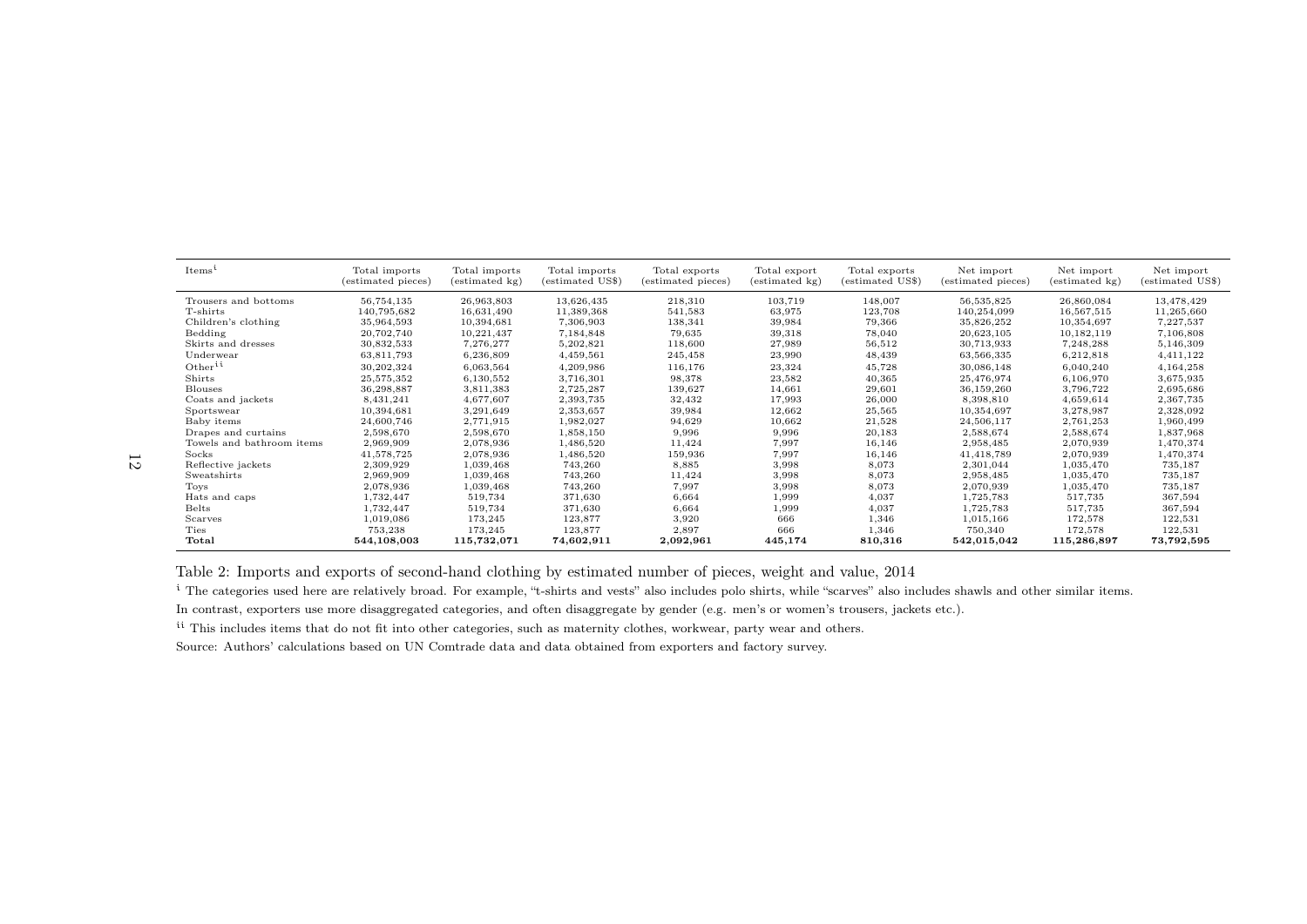|                         | Factory A <sup>i</sup> | Factory B <sup>i</sup> | Factory C | Factory D | Factory E      | Total      |
|-------------------------|------------------------|------------------------|-----------|-----------|----------------|------------|
| Leggings (knit)         | 1,200,000              |                        |           |           |                | 1,200,000  |
| Ladies' tops (knit)     |                        |                        | 900,000   |           |                | 900,000    |
| Underwear (knit)        | 1,200,000              |                        |           |           |                | 1,300,000  |
| Sport tops (knit)       |                        | 9,600,000              |           |           |                | 9,600,000  |
| T-shirts (knit)         | 1,200,000              |                        |           |           |                | 1,200,000  |
| Polo shits (knit)       | 1,200,000              |                        | 900,000   |           |                | 2,100,000  |
| Vests (knit)            |                        |                        | 900,000   |           |                | 900,000    |
| Baby wear (knit)        |                        |                        | 900,000   |           |                | 900,000    |
| Jeans                   |                        |                        |           | 1,800,000 |                | 1,800,000  |
| Workwear shirts (woven) |                        |                        |           |           | 190,000        | 190,000    |
| Total                   | 4,800,000              | 9,600,000              | 3,600,000 | 1,800,000 | 190,000        | 19,990,000 |
| % exported              | 50%                    | 100%                   | 80\%      | 80\%      | $0\%$          | 82%        |
| Pieces exported         | 2,400,000              | 9,600,000              | 2,880,000 | 1,440,000 | $\overline{0}$ | 16,320,000 |

Table 3: Tanzania garment production by number of pieces, 2014.

 $i$  2015 data

Source: data provided by the Government of Tanzania.

which fall within the category of knitwear. This is equivalent to around 10% of the imports of second-hand items. The data also shows the amount each factory exports every year. Four of the five firms producing garments export between 50% and 100% of their production, and only one (the one with the smallest production) produces exclusively for the domestic market. Around 82% of total domestic production is exported by the formally established garment factories, amounting to 16 million pieces per year. The marked export-orientation of the small domestic production casts doubt on the usefulness of an import phase-out. If domestic producers are oriented towards the export market, they are less likely to be interested in the small domestic market, even when this is sheltered by tariffs.

The Statistical Business Register Report 2014/15, prepared by the National Bureau of Statistics, provides a snapshot of all the establishments (large and small) present on mainland Tanzania. It reports 14,876 firms operating in the production of wearing apparel (National Bureau of Statistics 2016), and it also shows that 88.6% of the firms in the manufacturing sector employ 1-4 people. Assuming this holds for garment production, we can conclude that most the establishments operating in this sector are very small. There is no data on the production outputs of these establishments in Tanzania, but research conducted on similar sized tailoring shops in Africa reveals a production of 20-30 pieces per day per firm.<sup>18</sup> This would increase Tanzania domestic production by 65-100 million pieces per year.<sup>19</sup> In addition to the 14,876 firms reported in the survey, there may also be other informal establishments operating in the Tanzania, which are likely to be of a similarly small or micro size.

It is likely that these firms will vary considerably in capacity – ranging from semi-artisanal workshops to larger establishments, which will have consequences for their production levels. However, given the large number of these small and micro firms operating in the garment sector, together they may be able to meet a significant part of the domestic clothing demand – and some may even be exporting their products to neighbouring countries.

<sup>18</sup>See, for example, Manning (1993) for South Africa.

<sup>19</sup>Assuming a production of 300,000-450,000 pieces per day and 220 working days per year.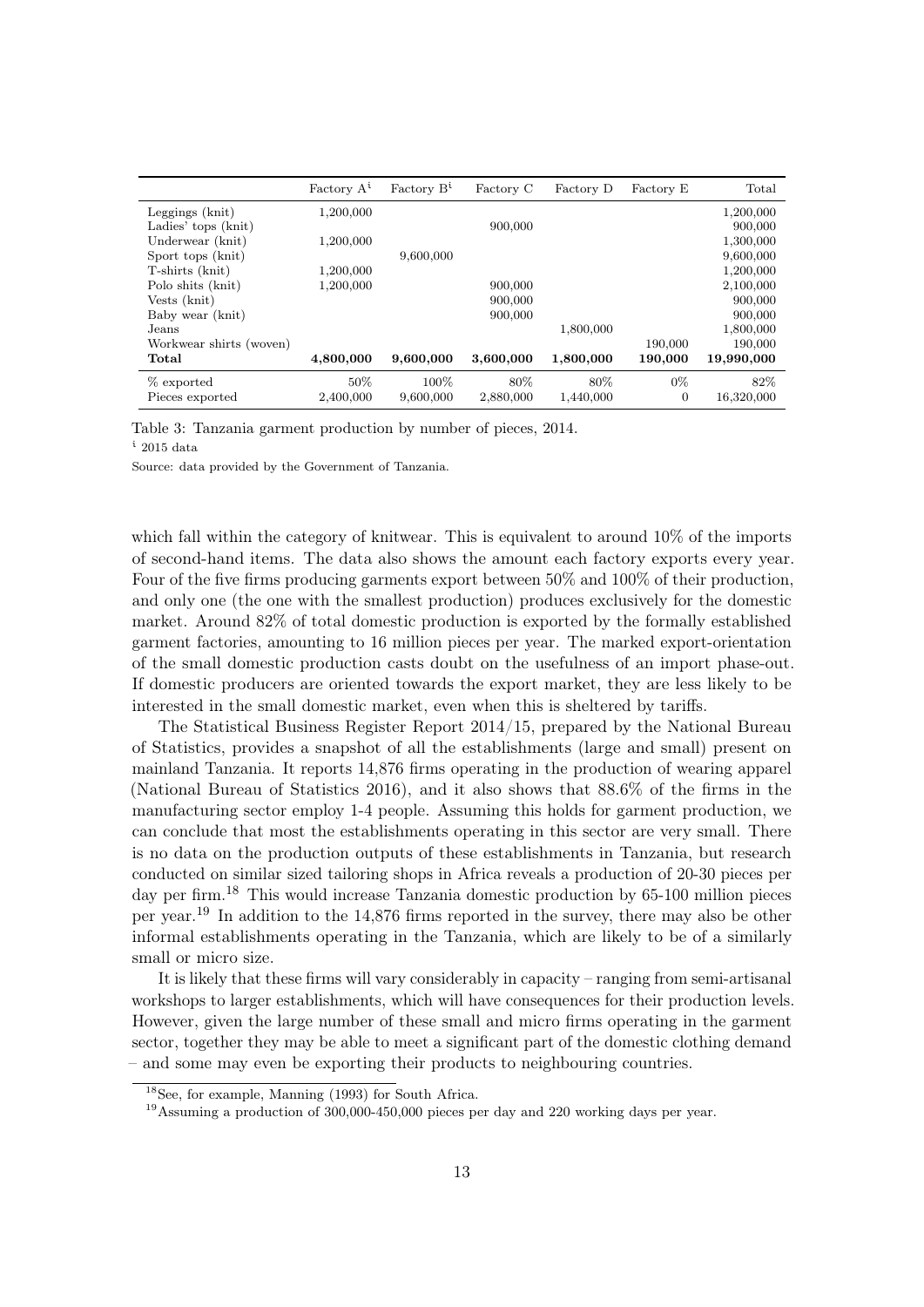## 4.4 Domestic production and consumption gap

Domestic consumption of garments can be estimated by adding what is produced in the country to net imports of new and used clothing. This exercise is challenging, given the available trade data. For imports and exports of new clothing, UN Comtrade provides data on quantities (in kg) and values (in US\$) traded. However, the number of pieces is often not provided. As for mitumba, we have estimated the aggregated quantities and values, as well as the number of pieces (Table 2). For domestic production, the only information available is the number of pieces (Table 3). We therefore calculate the number of pieces for imports and exports of new clothes to compare these with imports and domestic production. We do so by iusing assumed average weight for each type of item. The results are presented in Table 4. The estimates of SHC imports and exports presented in Table 2 include items such as towels, bedding, drapes and curtains and others that are not strictly considered clothing. We exclude these items from Table 4.<sup>20</sup> For this reason, Table 4 has a lower figure for the net import of second-hand clothing.

The rightmost column in Table 4 contains the estimated level of domestic consumption of clothes in Tanzania, disaggregated by item type. Total consumption of clothes in Tanzania is estimated to be around 720 million items every year. Imports of new clothing total approximately 170 million pieces per year, while net imports of used clothing are more than three times higher at 540 million pieces. Domestic production is on a much smaller scale at fewer than 20 million pieces per year, and predominantly for export.

The number of exported items very slightly exceeds the number of domestically produced items. This could be due to several reasons, including the accuracy of the estimated weights we have used to calculate the amount of exports and small differences in data reporting. Our data on domestic production, for example, only includes formal establishments, which all provide a rough estimate of their exports (around 16 million pieces). Our export data refer to country-level trade data, which might include exports from smaller informal establishments.

These calculations suggest that the production gap is very wide. On average, domestic production (20 million pieces) accounts for just 3% of the total Tanzanian consumption of clothing (688 million pieces). This means there is a very large gap (97%) between the quantity of clothing consumed by Tanzanians and what is produced domestically – most of which is anyway aimed for export.

As our calculations do not include garment production from these smaller establishments, and in light of the discussion on small and micro garment firms, it is likely that the production gap is overestimated; the total production by these firms could range between 65-100 million pieces per year, mostly for domestic consumption. But even this would not fill the large gap between domestic production and demand, and it is this gap that the high level of imports of new clothing reflects.

A calculation of the production gap is somewhat simplistic, as it only compares quantities produced with quantities consumed. The reality is more complex: the 20 million pieces produced by Tanzanian factories may simply not be what Tanzanian consumers demand in terms of style, quality and price. Garments and footwear produced for the export market

 $^{20}$ We exclude the following categories: bedding, drapes and curtains, towels and bathroom items, and toys.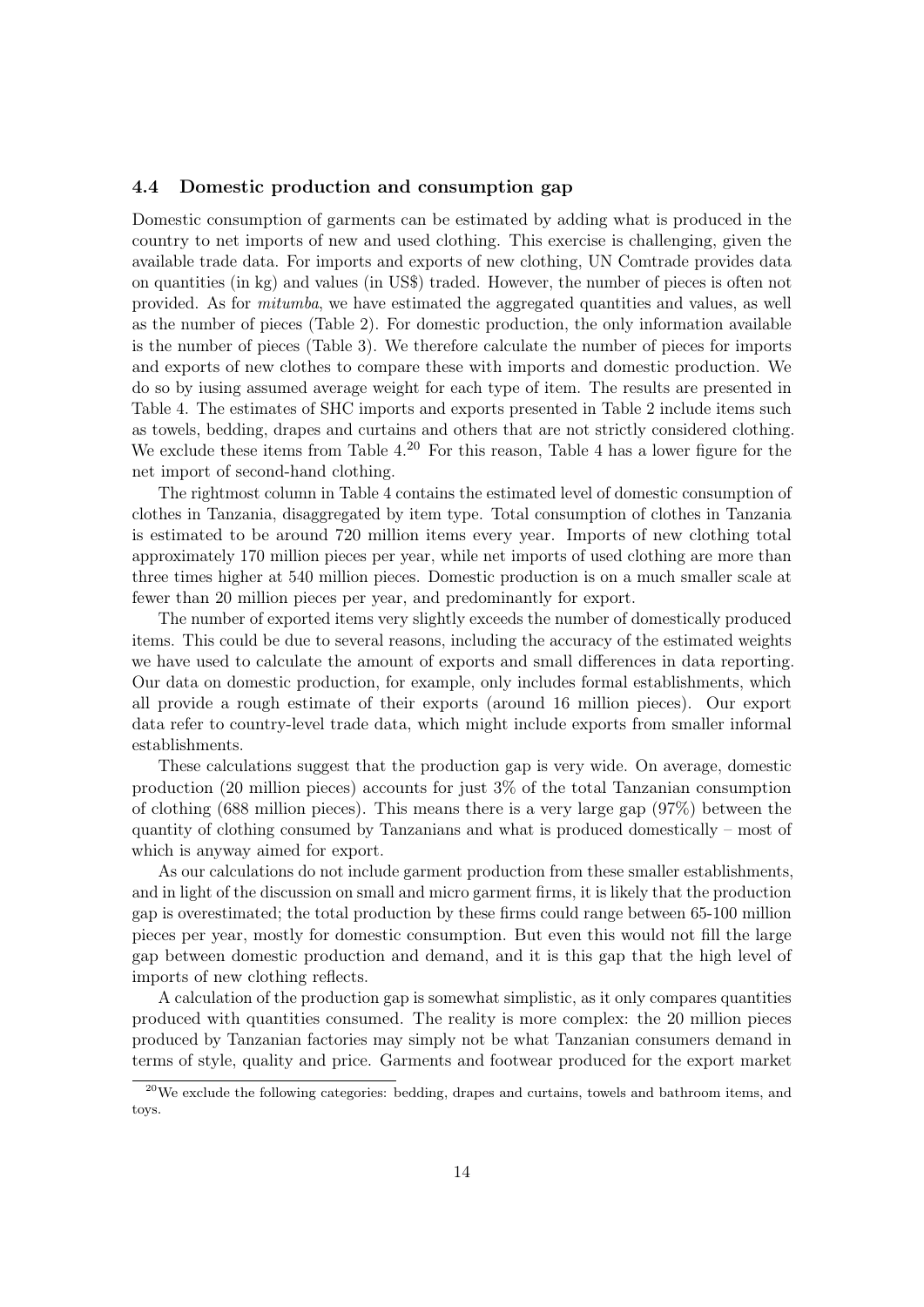|                                            | Imported,<br>new (# pieces) (a) | Imported $(\text{net})^i$ , second<br>hand $(\#$ pieces) (b) | Domestic production<br>$(\# \text{ pieces})$ (c) | Exported<br>$(\# \text{ pieces})$ (d) | Domestic consumption<br>$(a+b+c-d)$ |
|--------------------------------------------|---------------------------------|--------------------------------------------------------------|--------------------------------------------------|---------------------------------------|-------------------------------------|
| Babies' and children's items <sup>ii</sup> | 5,539,548                       | 60,332,368                                                   | 900,000                                          | 44,248                                | 66,727,668                          |
| <b>Blouses</b>                             | 2,269,539                       | 36,159,260                                                   | 900,000                                          | 213,600                               | 39,115,199                          |
| Coats and jackets                          | 6,204,862                       | 8,398,810                                                    |                                                  | 79,642                                | 14,524,030                          |
| Gloves                                     | 972,297                         |                                                              |                                                  | 303                                   | 971,993                             |
| Hats and caps                              | 6,407,597                       | 1,725,783                                                    |                                                  |                                       | 8,133,380                           |
| Other                                      | 7,734,157                       | 32,387,192                                                   |                                                  | 716,180                               | 39,405,168                          |
| Scarves                                    | 6,612,647                       | 1,015,166                                                    |                                                  | 118,559                               | 7,509,255                           |
| <b>Shirts</b>                              | 7,274,438                       | 25,476,974                                                   | 190,000                                          | 1,620,650                             | 31,320,761                          |
| Skirts and dresses                         | 45,155,480                      | 30,713,933                                                   |                                                  | 36,704                                | 75,832,709                          |
| Socks and stockings                        | 25,770,380                      | 41,418,789                                                   |                                                  | 2,820                                 | 67,186,349                          |
| Sportswear                                 | 2,948,482                       | 10,354,697                                                   |                                                  | 555,597                               | 12,747,582                          |
| Sweatshirts                                | 2,658,649                       | 2,958,485                                                    |                                                  | 165,957                               | 5,451,176                           |
| <b>Ties</b>                                | 516,113                         | 750,340                                                      |                                                  | 20,483                                | 1,245,971                           |
| Trousers and bottoms                       | 4,751,958                       | 56,535,825                                                   | 3,000,000                                        | 756,837                               | 63,530,946                          |
| T-shirts and vests                         | 35,225,017                      | 140,254,099                                                  | 13,800,000                                       | 15,877,517                            | 173,401,599                         |
| Underwear and nightwear                    | 17, 155, 425                    | 63,566,335                                                   | 1,200,000                                        | 252,875                               | 81,668,885                          |
| Total                                      | 177,196,587                     | 512,048,055                                                  | 19,990,000                                       | 20,461,971                            | 688,772,671                         |

Table 4: Estimated domestic consumption of garments

i This includes both imports and exports of used clothing.

ii Includes blankets and clothing.

Source: Authors' calculations based on UN Comtrade data and data obtained from exporters and factory survey.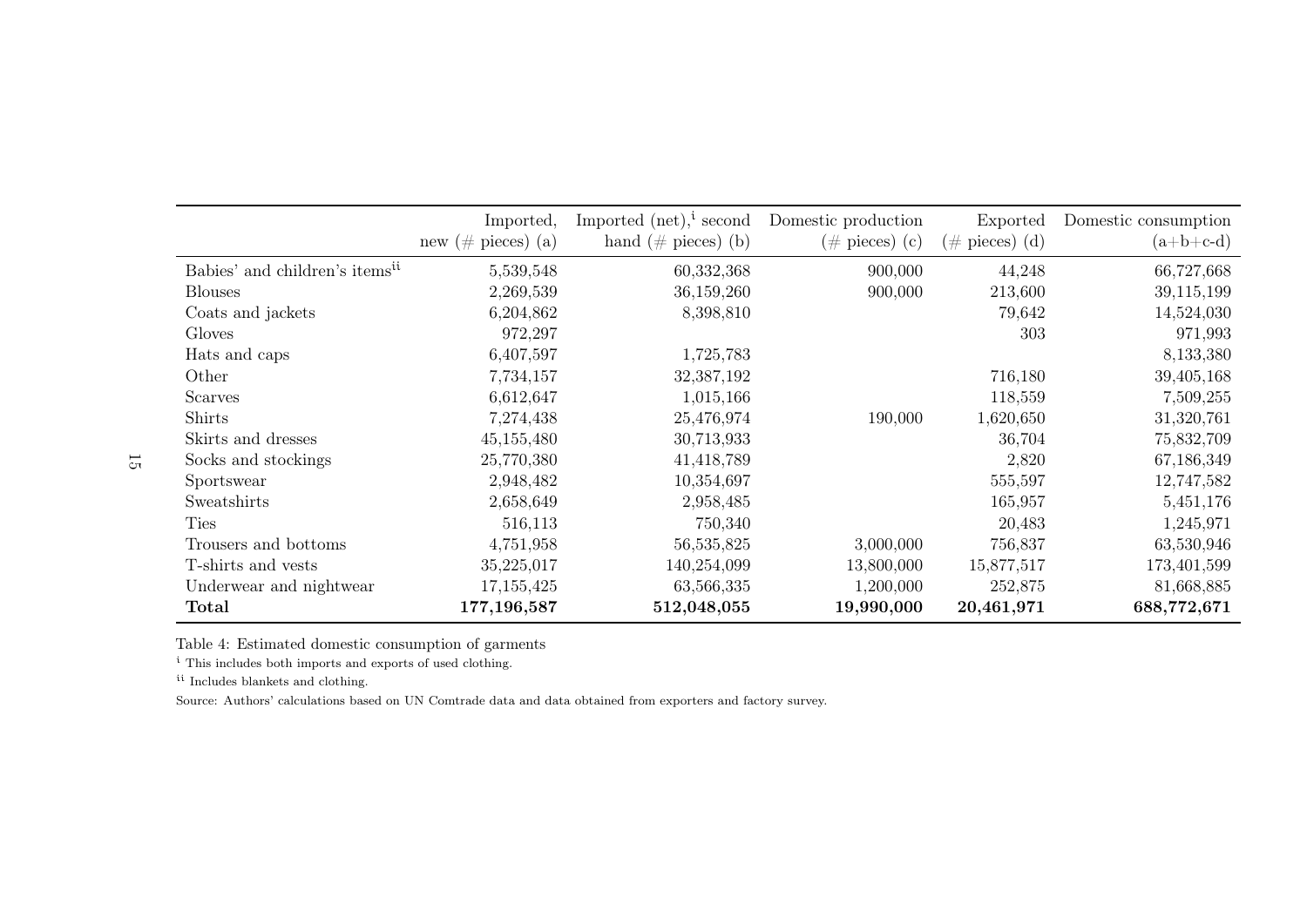might not find buyers in Tanzania, and therefore domestic producers might not be interested in selling in the domestic market.

# 5 Potential impact of the phase-out

The phase-out of SHC imports is supposed to take place through a gradual increase in tariffs, as gazetted in June 2016 (East African Community 2016a). Tanzania adopted the change to the EAC Common External Tariff, meaning that the specific duty rate imposed by Tanzania on imports of worn clothes and shoes increased from US\$0.2 per kg to US\$0.4 per kg. The ad valorem rate, which is levied on the imported mitumba based on a percentage of its value, has remained unchanged at 35%.<sup>21</sup>

# 5.1 Substitutability of used clothing

The idea behind phasing out SHC is that, as demand consequently contracts, it will be reoriented towards new domestic clothes and footwear. In reality, this depends on the substitutability between new and used items. Do consumers view new (domestically produced and imported) clothing as substitutes for used clothing? If the answer is 'Yes', then the phase-out may indeed push consumers to replace (totally or in part) the used clothing they were purchasing with new items.

But the answer to this question of substitutability may be 'No'. Used clothing and footwear are extremely diverse in type, styles, brand, and quality etc. The fact that they are lumped together under a single HS position forces us to think in terms of a homogenous good, when the reality is, it is not. Given its nature, the range of used clothes and footwear available is almost infinite. Consumers value this variety and they derive utility from having a wide range of products to purchase (Dixit & Stiglitz 1977). In addition, buying used clothing allows consumers to own internationally renowned brands at affordable prices, which would be otherwise unattainable in Tanzania.

New clothes do not offer the same variety. And it is possible, then, that consumers might still buy used clothing despite higher prices (and the extent of this will also depend on the price elasticity). If this happens, a phase-out of SHC will not necessarily generate a significant increase in the domestic demand for new clothes, and will simply act as an income effect. The increased price of SHC generated by the phase-out might also prompt smuggling of used clothing across the border. In this case, not only will consumers pay more, the government will also lose the revenue collected on imports.

## 5.2 Adjustment in the garment and footwear markets

Let us consider that consumers do see new clothes as a good substitute for used clothes, and the government manages to implement the phase-out effectively. In this case, the adjustment is transferred directly to the market for new clothes: consumers will buy new clothes instead of used ones. The phase-out will eventually shrink the market for used clothes and footwear substantially.

<sup>&</sup>lt;sup>21</sup>The other East African Community countries have applied the same rate as Tanzania, with the exception of Rwanda, which has applied a US\$2.5 per kg rate(East African Community 2016a).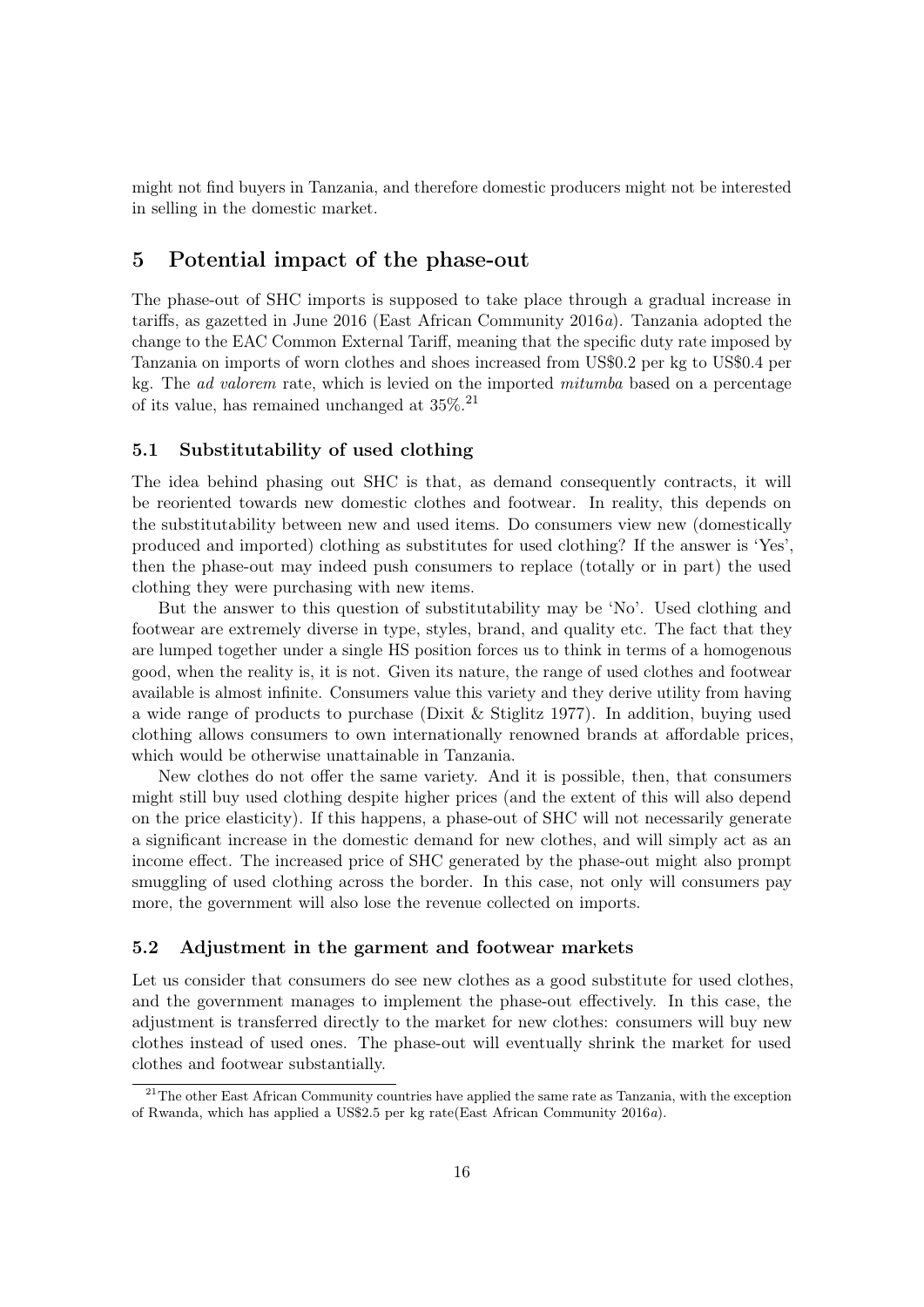In this scenario, the immediate reaction to the phase-out will be an increase in the price of new clothes and footwear. For a given supply (fixed in the short term), the increased demand will push up domestic prices. Eventually, both domestic and imported supply are expected to increase, bringing down the domestic price. In reality, the phase-out will be gradual. Production may gradually increase as the phase-out is implemented. If investors know the 'road map' for the SHC phase-out, they can adjust investments to meet the gradual increase in demand. However, in the East African case, this has not yet been made clear.<sup>22</sup>

The speed at which domestic production may increase depends on existing, unused production capacity. According to data on domestic production provided by the Government of Tanzania, only five large firms produce garments on a large scale, and these operate at an average capacity of 50% capacity, producing around 20 million pieces every year. Assuming firms can rarely operate beyond  $80\%$  of total capacity,  $23$  the ceiling will be around 32 million pieces. Therefore, production could expand in the short term by approximately 12 million pieces – around 63% of current output.

Tanzania is currently exporting garments and footwear. In the short term, the most immediate way of increasing domestic supply might be to reorient these exports to the domestic market – provided that these goods are similar. This will only happen if prices in the domestic market increase to match prices paid by exporters. A price increase will also be necessary to induce firms to boost output. An increase in domestic prices should be expected. Longer term, investments can be made to expand production capacity (section 5.5).

### 5.3 The effect on domestic prices and trade flows

Table 5 presents the evolution over time of the unit price (ratio between value and weight) of new garments and footwear against the price of SHC. There are methodological issues with respect to this calculation, heterogeneous elements (garment and footwear of different types) have been combined with SHC, which is traded in bulk.

On average, new imported garments and footwear are almost seven times more expensive than their second-hand equivalents. In individual items, nevertheless, the differences might be less or more pronounced. In the event of an effective phase-out, the share of new clothing and footwear in the consumer's expenditure basket will rise considerably. While these might not increase as much as seven times, the effect will still be considerable in the short run, and it will affect the poorest consumers more than others owing to their reliance on purchasing cheaper SHC.

So far, we have assumed that the adjustment will be made entirely by an expansion of the domestic supply. However, as the level of protection faced by exporters of new garments and footwear into Tanzania is unchanged, the expected increase in the domestic price generated by an effective application of the phase-out in Tanzania may increase imports. As shown in Figure 2, SHC represents around 45% of total imports (in value terms) of

 $^{22}$ The joint communique suggests a three-year period for the phase-out (East African Community 2016b), but national governments have not provided details on how tariffs will be increased over this period.

 $^{23}$ The average capacity utilisation of the US for the period 1975-2016 is set at 79.9% (Federal Reserve Board 2017).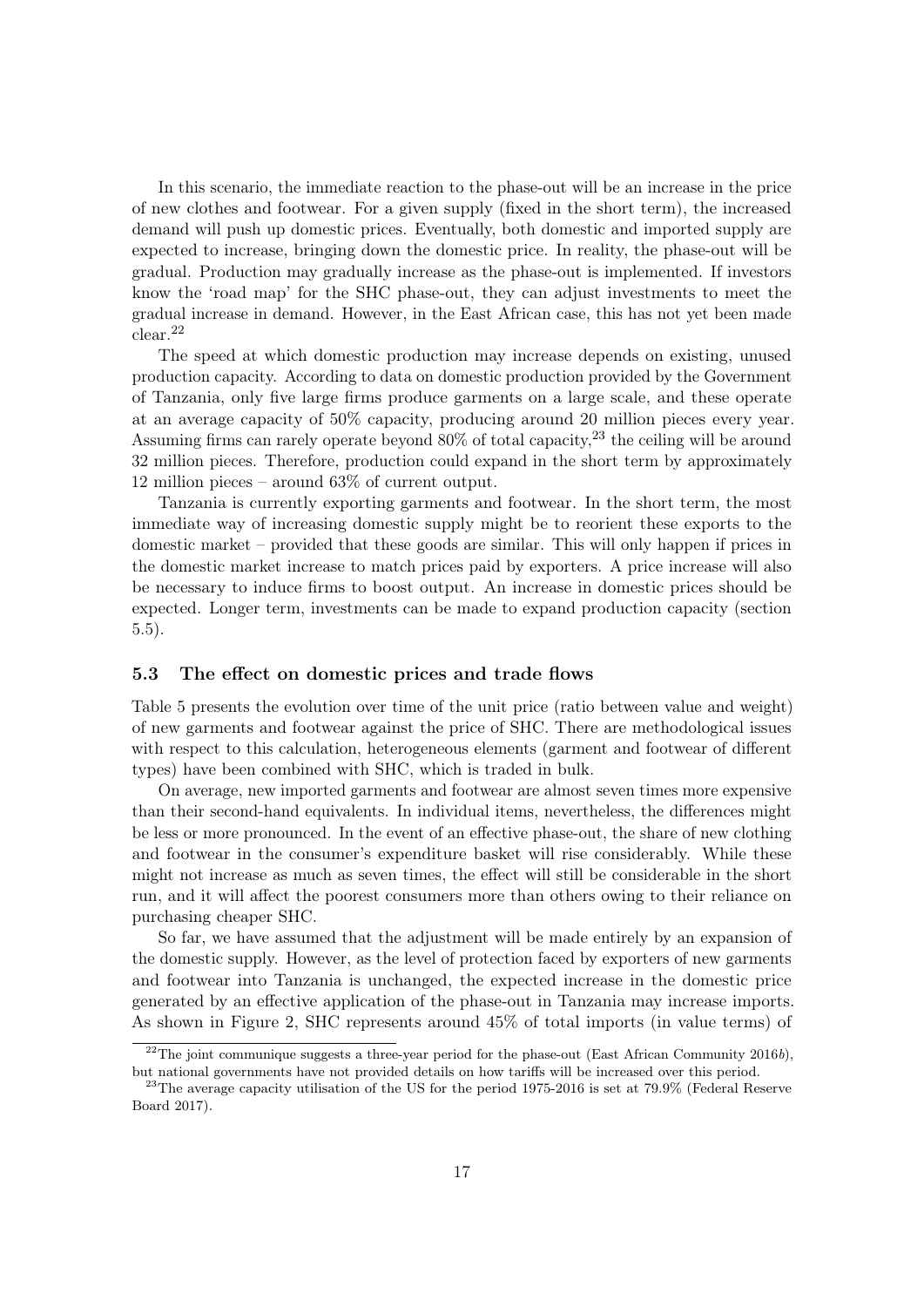|         | New garments and footwear $(US\frac{6}{\text{kg}})$ | $SHC (US\$/kg)$ | Ratio |
|---------|-----------------------------------------------------|-----------------|-------|
| 2005    | 4.03                                                | 0.55            | 7.38  |
| 2006    | 3.33                                                | 0.61            | 5.47  |
| 2007    | 3.65                                                | 0.58            | 6.27  |
| 2008    | 4.09                                                | 0.55            | 7.38  |
| 2009    | 3.18                                                | 0.56            | 5.69  |
| 2010    | 2.69                                                | 0.61            | 4.42  |
| 2011    | 3.38                                                | 0.66            | 5.14  |
| 2012    | 3.97                                                | 0.63            | 6.33  |
| 2013    | 6.21                                                | 0.63            | 9.84  |
| 2014    | 6.32                                                | 0.64            | 9.80  |
| 2015    | 4.86                                                | 0.62            | 7.88  |
| Max     | 6.32                                                | 0.66            | 9.84  |
| Min     | 2.69                                                | 0.55            | 4.42  |
| Average | 4.16                                                | 0.60            | 6.87  |

Table 5: Tanzania implicit import prices

Source: Authors' calculations based on UN Comtrade data.

garments and footwear over the last ten years. This suggests that an effective phase-out of the trade in SHC will have sizable effects on Tanzania's garment and footwear imports.

Table 6 shows Tanzanian imports of garments, footwear and SHC. If the phase-out is effectively implemented, the domestic price of garments and footwear will increase. This will benefit existing (and also potentially new) exporters into Tanzania. India, Kenya and particularly China – which accounts for 63% and 80% of Tanzanian imports of these garments and footwear respectively – are likely to benefit. And given its vast production capacity, China is likely to be the country that will benefit most immediately.

As shown in Table 5, the prices of new and used garments and footwear differ significantly. While the imports of new and SHC may be of similar magnitude in value terms, the quantity of SHC is around seven times greater. If we assume that the imports of SHC are valued at the price of the new ones, these imports will be worth US\$423 million. Consequently, if we assume that production cannot be adjusted and that consumers maintain their consumption levels, imports of garments and footwear will increase by US\$364 million, representing around 2.3% of total Tanzania's total imports.

The increase in imports might come not only from countries outside the East African region, but also from other EAC Partner States, which comprise the EAC Common Market, together with Tanzania. If a Partner State starts producing one or more items at competitive prices, the goods might be exported to the Tanzanian market. Goods produced in the region receive national treatment, and therefore do not face the same tariffs applied to goods coming from outside the EAC. While it is likely that other Partner States will also struggle to meet the local demand, it is possible that some Partner States specialise in a limited number of products that they manage to export within the region. This implies that Tanzania is likely to face increased competition, not only from outside the East African region, but also from within.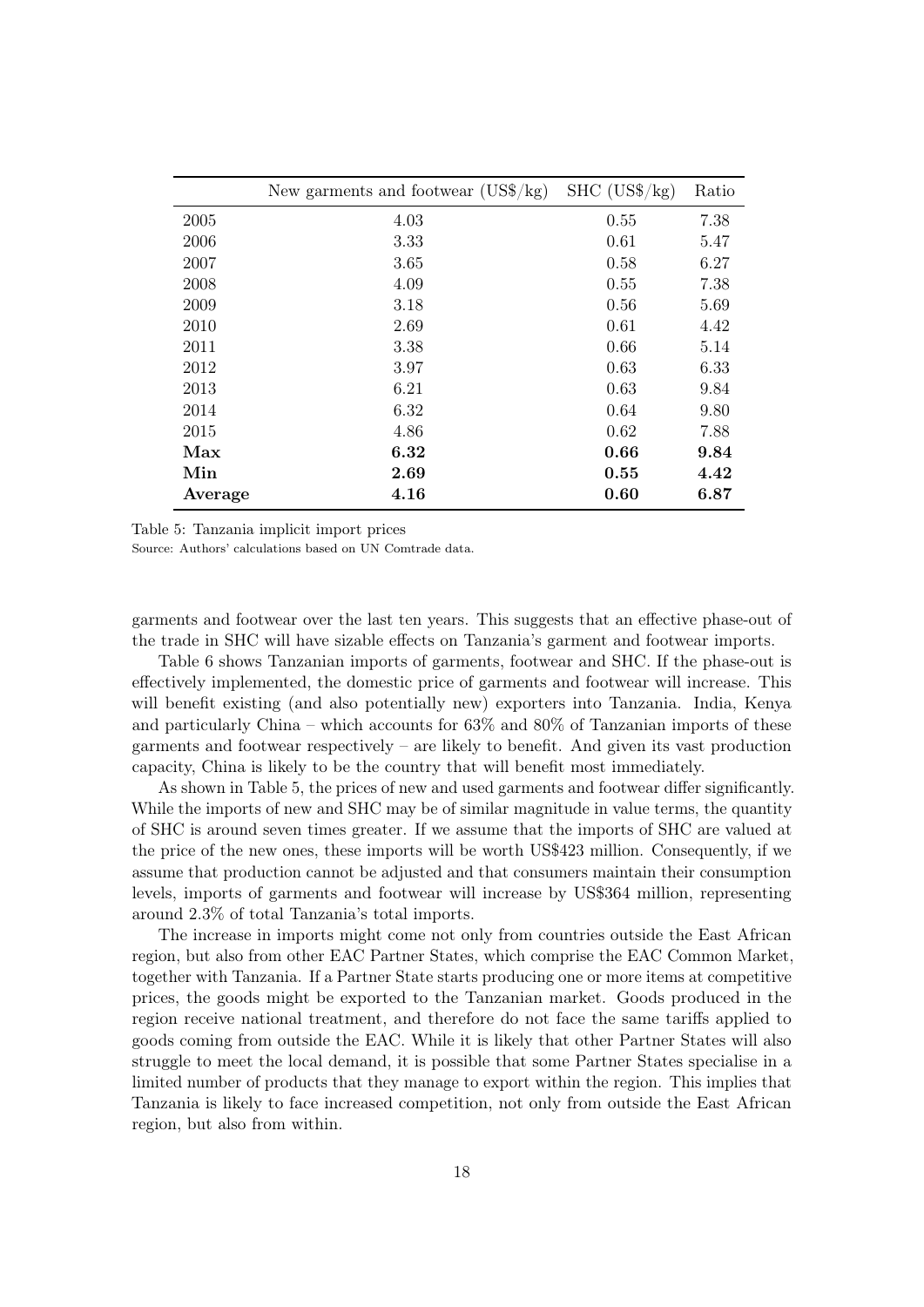| Garment          |           | Footwear |               |           | <b>SHC</b> |               |           |                |
|------------------|-----------|----------|---------------|-----------|------------|---------------|-----------|----------------|
|                  | US\$1,000 | %        |               | US\$1,000 | %          |               | US\$1,000 | $\%$           |
| China            | 32,849    | 62.7     | China         | 25,343    | 80.0       | <b>UAE</b>    | 10,387    | 17             |
| India.           | 4,496     | 8.6      | Kenya         | 3,305     | 10.4       | US            | 10,169    | 16             |
| Indonesia        | 3,045     | 5.8      | South Africa  | 980       | 3.1        | ΕU            | 7,856     | 13             |
| South Africa     | 2,038     | 3.9      | UAE           | 375       | 1.2        | Canada        | 7,716     | 12             |
| UAE              | 1,813     | 3.5      | Thailand      | 285       | 0.9        | Korea, Rep.   | 7,346     | 12             |
| Kenya            | 1,621     | 3.1      | United States | 196       | 0.6        | China.        | 6.440     | 10             |
| Hong Kong, China | 1,195     | 2.3      | India.        | 189       | 0.6        | Pakistan      | 5,759     | 9              |
| Thailand         | 966       | 1.8      | Indonesia     | 138       | 0.4        | India         | 3,431     | 5              |
| United States    | 552       | 1.1      | Australia     | 135       | 0.4        | Australia     | 1,543     | $\overline{2}$ |
| Rest of EAC      | 39        | 0.1      | Rest of EAC   |           | 0.0        | Singapore     | 593       | $\mathbf{1}$   |
| Rest of World    | 3,811     | 7.3      | Rest of World | 733       | 2.3        | Rest of World | 1,490     | $\overline{2}$ |
| Total            | 52,425    |          |               | 31,679    |            |               | 62,730    |                |

Table 6: Tanzanian imports of garments, footwear and SHC by country Source: Authors' calculations based on UN Comtrade data, 2015.

## 5.4 Effect on employment and on consumers

The phase-out of SHC will impact all those involved in production and retail of new and used clothes in Tanzania. Importers, wholesalers and others engaged in the SHC supply chain may lose their business, and will need to look for new opportunities. These opportunities could include managing the trade of new clothes. This is considered to be a way in which to use existing apparel facilities to build the supply chain for partial replacement of SHC while minimising any loss of jobs and business. It is difficult to establish the number of retailers in the country, but some interviews with traders' associations indicate that there are around 200,000 operating in Dar es Salaam alone.

Textile manufacturing firms may benefit directly from a successfully implemented phaseout. Workers in these firms will gain job security (i.e. lower probability of being made redundant). Moreover, those currently unemployed and some of those currently employed in the SHC trade may find a new source of income. If, however, the phase-out makes imports profitable in the domestic market, these gains could be dwarfed. According to government data, around 8,000 workers in Tanzania are currently employed in garment production in large formal establishments. Assuming that production can expand by 63% in the short term (section 5.2), this could prompt an expansion in the demand for labour of around 5,000, if the same labour intensity is maintained. It is difficult to assess whether the creation of these jobs would offset the loss of jobs associated with the phase-out given the lack of information about the number of people employed in the SHC value chain.

### 5.5 Dynamic effects: development of the domestic garment sector?

The analysis conducted so far has focused on the short-term effects the phase-out of SHC might have. In the long run, however, investments can be made to expand production capacity. This can create new jobs and help develop the industrial sector, thus supporting the objectives of the phase-out.

The successful expansion of the Tanzanian garment sector will, however, not only depend on the phase-out; like all other manufacturing sectors in Tanzania, it faces a number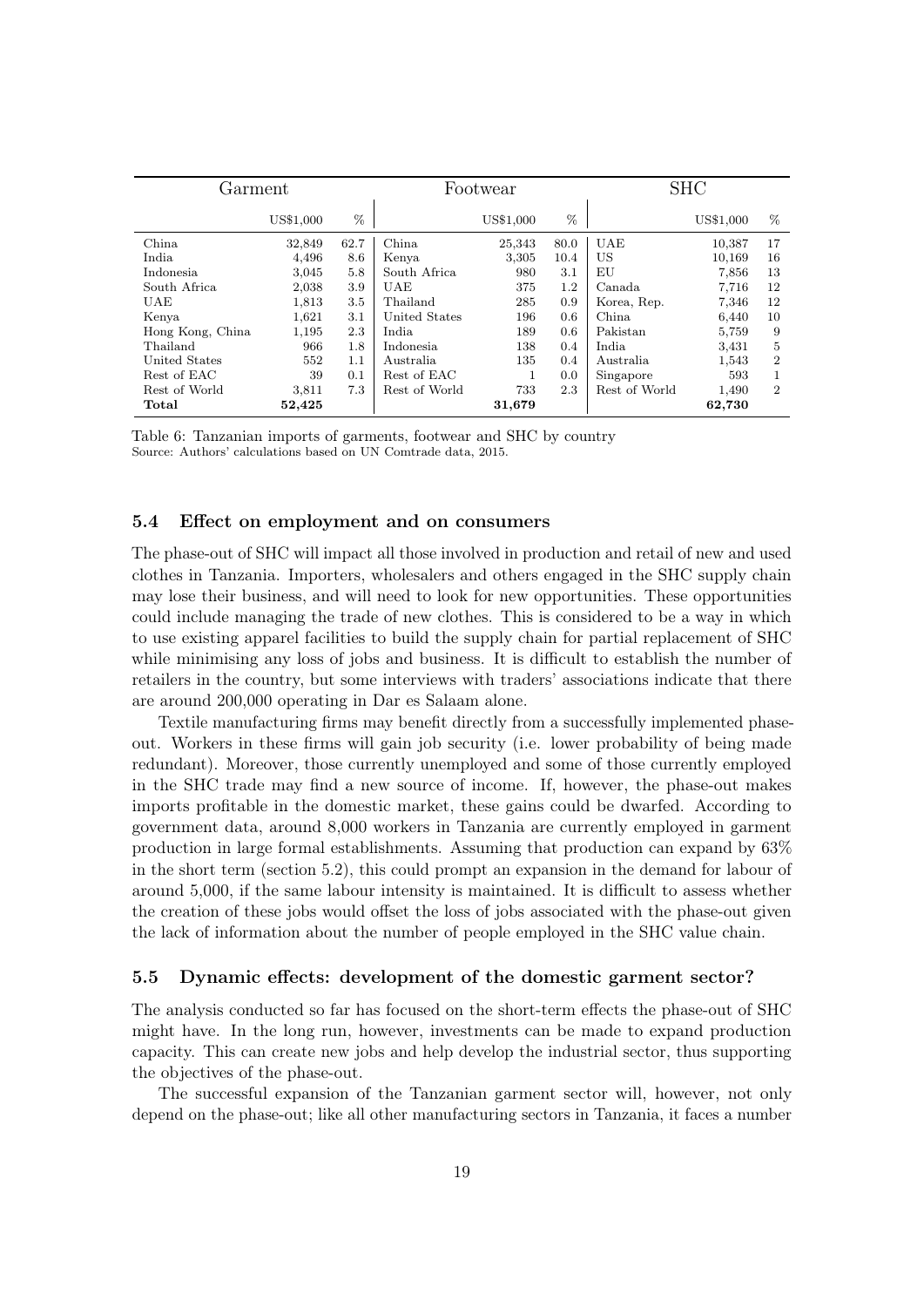of challenges – ranging from a lack of finance availability to inadequate infrastructure and skills deficiencies, among others. Several studies and government documents discuss these challenges at length (International Trade Centre 2015, Dinh & Monga 2013, Textile Development Unit, Ministry of Industry, Trade and Investment 2016). If these issues remain unaddressed, it is unlikely that the sector will attract the new investment needed to expand its production capacity.

The SHC phase-out relies on the idea of protecting an infant industry from external competition, to give it space to grow and become more productive. The aim is for the domestic industry to be able to face the competition posed by foreign firms in domestic and international markets, thus making the tariff protection redundant and, ultimately, achieving competitiveness on the global market (Oqubay 2015).

Tariff protection is often used to shelter the manufacturing sector, but it is only one of many tools that can be used to achieve the same end. These include the provision of assistance and incentives to investors, building infrastructure and making the right mix of skills available. Tariff protection has been widely used as one component of industrial development strategies, but it is neither the most important nor the more effective (Chang, 2003). The use of these strategies has been instrumental into attracting investors in the East African garment sector. For example, attracting the recently established C&H garment factory in Rwanda required active involvement from the government, which granted export-processing zone status together with a series of incentives, including tax exemption, infrastructure and support for training workers (Booth et al. 2017, Behuria 2017).

As Amsden (1992) points out, in those countries that industrialised later, the state always intervened to offer incentives. In the case of South Korea, incentives were tied to performance: good performing firms were 'rewarded' with the possibility to expand into other areas, while poor performers were punished. If a government is unable to withdraw incentives and administer punishment, the incentives could be allocated after the desired targets have been reached (Khan 2015).The current phase-out is missing these key features. There is no mechanism to cut, eliminate or revert the increase in tariffs if business do not increase their production or become competitive. Nor is there any time limit or deadline to the implementation of the phase-out; East African firms can operate under the assumption that the higher tariffs on SHC will be in place for a long time, without any incentive to increase productivity because, with competition kept away by the tariffs, their profits can increase regardless. Under these conditions, the current phase-out can promote some degree of investment to take advantage of the rents generated by the increased tariff protection, but it is unlikely to push the Tanzanian garment industry to international competitiveness.

# 6 Concluding remarks

The phase-out of imports of SHC proposed by the EAC to promote its domestic garment sector will impact East African economies in various ways. The phase-out is based on the assumption that domestically produced clothing competes directly with used clothing, and that the imports of used goods have contributed to the decline of the domestic garment industry. However, a review of the existing literature has shown that there are several reasons for the decline of the African garment sector. These include the liberalisation undertaken in the 1980s and 1990s, which prompted a process of de-industrialisation and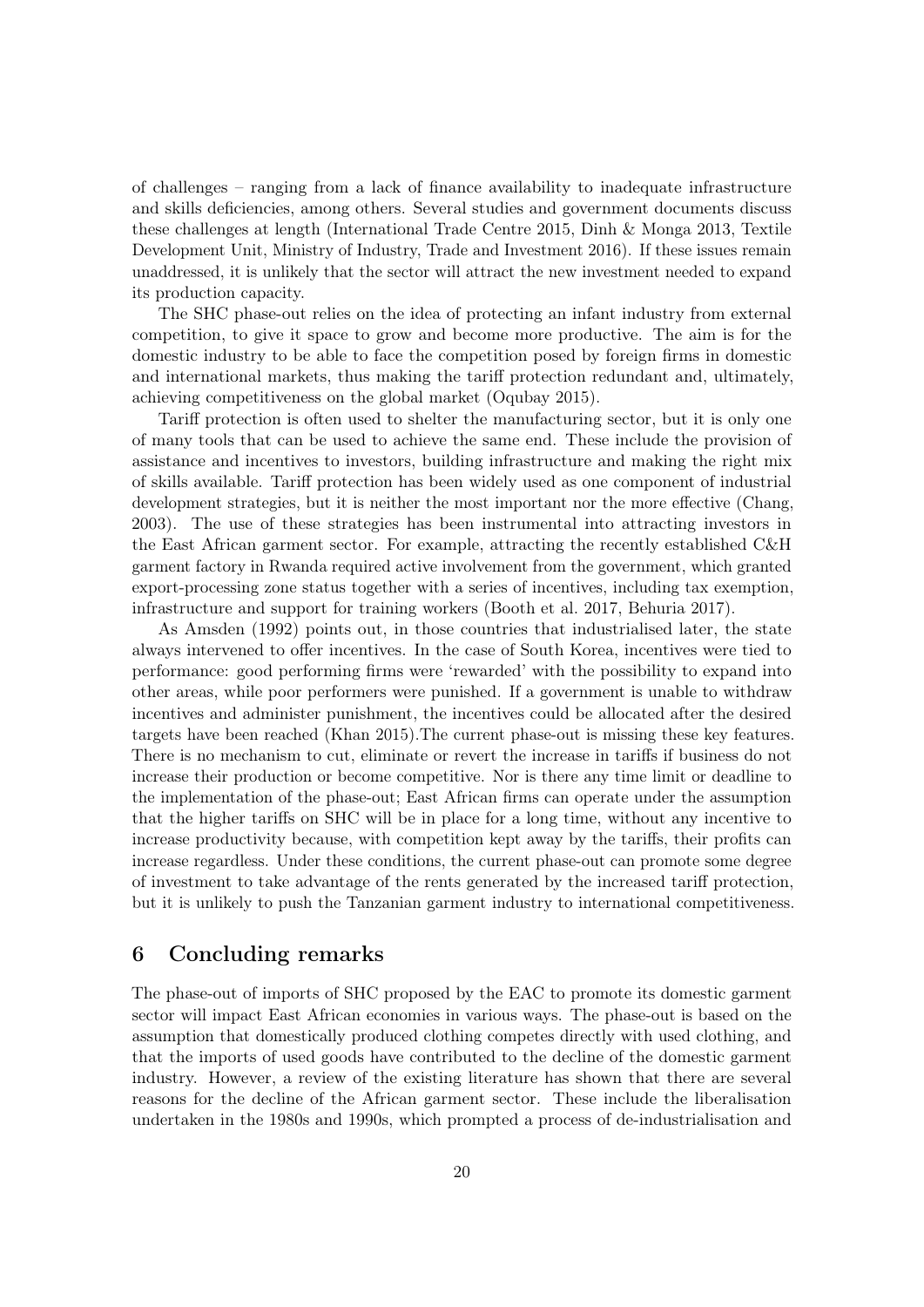was accompanied by growing impoverishment of many African citizens, which encouraged the import of SHC. Another reason is the increased presence of competitive Asian countries in garment value chains, and the subsequent availability of cheap new imported clothing.

This study has produced the first estimate of imports of SHC in Tanzania. It assessed the number of imported SHC by type, and then compared this with the levels of domestic production and imports of new clothing to estimate the magnitude of domestic consumption. This analysis has shown that imports of both new and used clothing dwarf domestic production. This indicates that there is enough room for the Tanzanian garment sector to grow.

The effects of the phase-out in the short term will depend on whether Tanzanian consumers consider new clothing to be a good substitute for used clothing, and on the price elasticity of their demand. We have identified the potential loss of employment for those involved in the SHC value chain, which might be partially offset by the creation of new employment in the garment sector, as a potentially adverse effect of the phase-out. We have also identified a potential increase in imports of new clothing, which may weigh on Tanzania's trade balance.

In the long term, the effects of the phase-out will depend on whether it prompts new investment. The challenges faced by current (and prospective) investors persist, and if these are not addressed, it is unlikely that the phase-out will generate enough new investment to replace the imports of new and used clothing. Instead, it might simply enable garment producers to appropriate the rent created by the phase-out, at the expense of Tanzanian consumers.

The available literature shows no evidence that similar phase-outs and bans have worked elsewhere (and in fact our work identifies this as a major gap in the existing research). Instead, we suggest that for these measures to actually prompt increased investment in manufacturing, they need to have a clear timeline and a performance-based system, and must be effectively enforced. All of these preconditions are absent in the East African case.

### Acknowledgements

The authors are very grateful to Pietra Rivoli, Georgetown University for the excellent input and advice provided on an earlier draft. We also wish to acknowledge the contribution of the interviewees who allocated their time to answer our questions and provided useful information and insights on the sectors under analysis.

# References

- Amankwah-Amoah, J. (2015), 'Explaining declining industries in developing countries: The case of textiles and apparel in Ghana', *Competition & Change* 19(1), 19–35.
- Amsden, A. H. (1992), *Asia's next giant: South Korea and late industrialization*, Oxford University Press.
- Baden, S. & Barber, C. (2005), 'The impact of the second-hand clothing trade on developing countries', *Oxfam International* .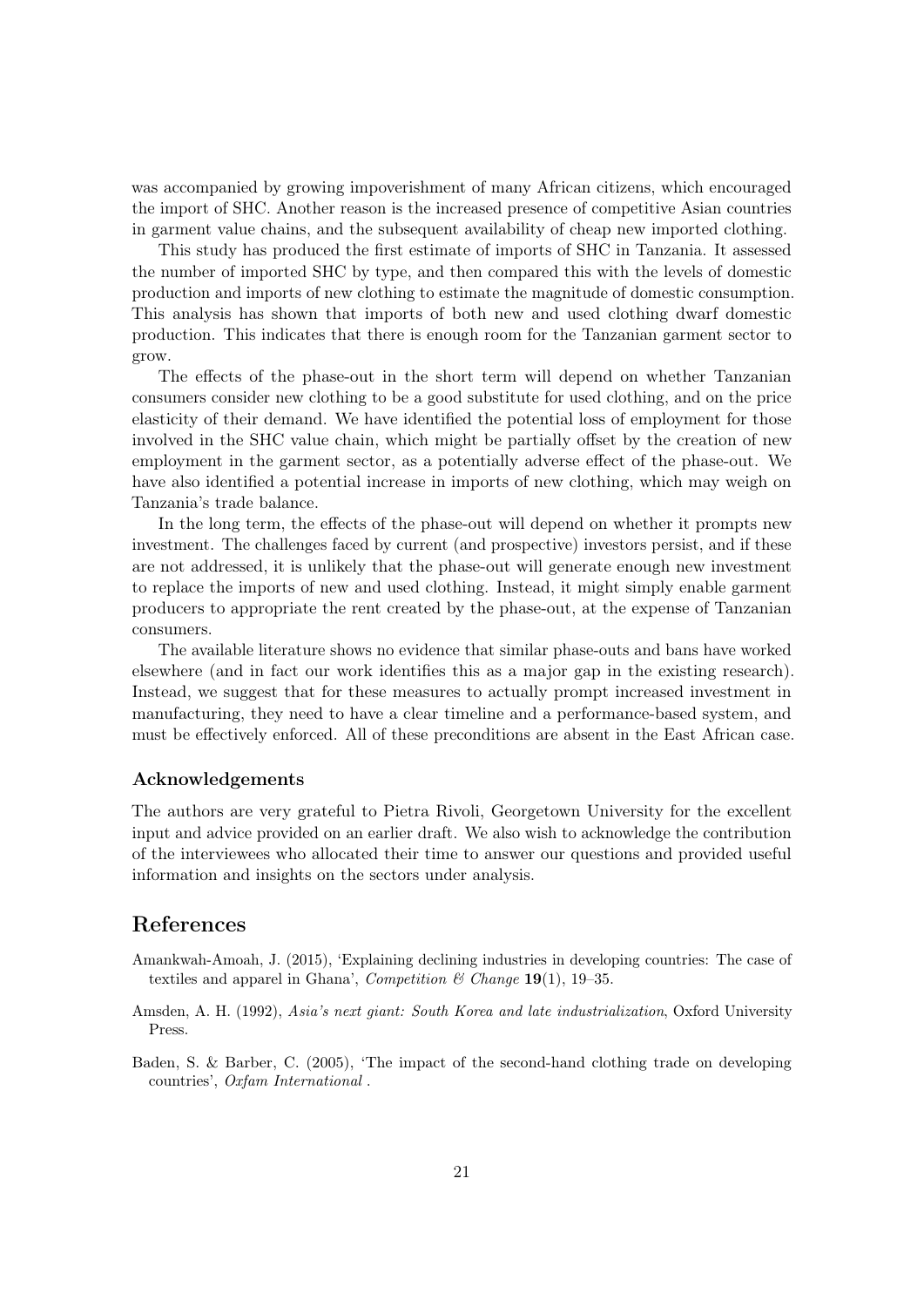- Bankole, A., Abdurrahaman, M. & Oyeranti, O. (2004), 'Cotton and textile production and trade of small producers and their livelihoods in the cotton belt of Nigeria: A contextual analysis within the framework of fair trade', *Oxfam GB* .
- Behuria, P. (2017), 'The political economy of import substitution in the 21st century: the challenge of recapturing the domestic market in Rwanda', *International Development Working Paper Series, London School of Economics and Political Science* .
- Booth, D., Calabrese, L. & Golooba-Mutebi, F. (2017), 'Coordinating public and private action for export manufacturing', *Supporting Economic Transformation programme* .
- Brenton, P. & Hoppe, M. (2007), 'Clothing and export diversification: Still a route to growth for low-income countries?', *World Bank, Washington, DC* .
- Brooks, A. (2013), 'Stretching global production networks: The international second-hand clothing trade', *Geoforum* 44, 10–22.
- Brooks, A. & Simon, D. (2012), 'Unravelling the relationships between used-clothing imports and the decline of African clothing industries', *Development and Change* 43(6), 1265–1290.
- Dinh, H. T. & Monga, C. (2013), *Light Manufacturing in Tanzania: A Reform Agenda for Job Creation and Prosperity*, World Bank Publications.
- Dixit, A. K. & Stiglitz, J. E. (1977), 'Monopolistic competition and optimum product diversity', *The American Economic Review* 67(3), 297–308.
- East African Community (2016*a*), 'Gazette. AT1(5), June 30'. URL: *http://www.eac.int/sites/default/files/docs/eac\_gazette\_no.\_5\_of\_2016.pdf*
- East African Community (2016*b*), 'Joint Communique: 17th Ordinary Summit of the East African Community Heads of State'.

URL: *http://www.eac.int/news-and-media/statements/20160302/joint-communique-17thordinary-summit-east-african-community-heads-state*

- Edwards, L. & Jenkins, R. (2015), 'The impact of Chinese import penetration on the South African manufacturing sector', *The Journal of Development Studies* 51(4), 447–463.
- Federal Reserve Board (2017), 'Industrial production and capacity utilization'. URL: *https://www.federalreserve.gov/releases/g17/current/*
- Frazer, G. (2008), 'Used-clothing donations and apparel production in Africa', *The Economic Journal* 118(532), 1764–1784.
- Fukunishi, T., Goto, K. & Yamagata, T. (2013), 'Aid for trade and value chains in textiles and apparel', *World Trade Organization, IDE-JETRO and the OECD, Paris* .
- Gereffi, G. & Frederick, S. (2010), 'The global apparel value chain, trade and the crisis: challenges and opportunities for developing countries', *Policy Research Working Paper ; No. 5281. World Bank* .
- Haggblade, S. (1990), 'The flip side of fashion: used clothing exports to the third world', *The Journal of Development Studies* 26(3), 505–521.
- Hansen, K. T. (2004), 'Helping or hindering? Controversies around the international second-hand clothing trade', *Anthropology Today* 20(4), 3–9.